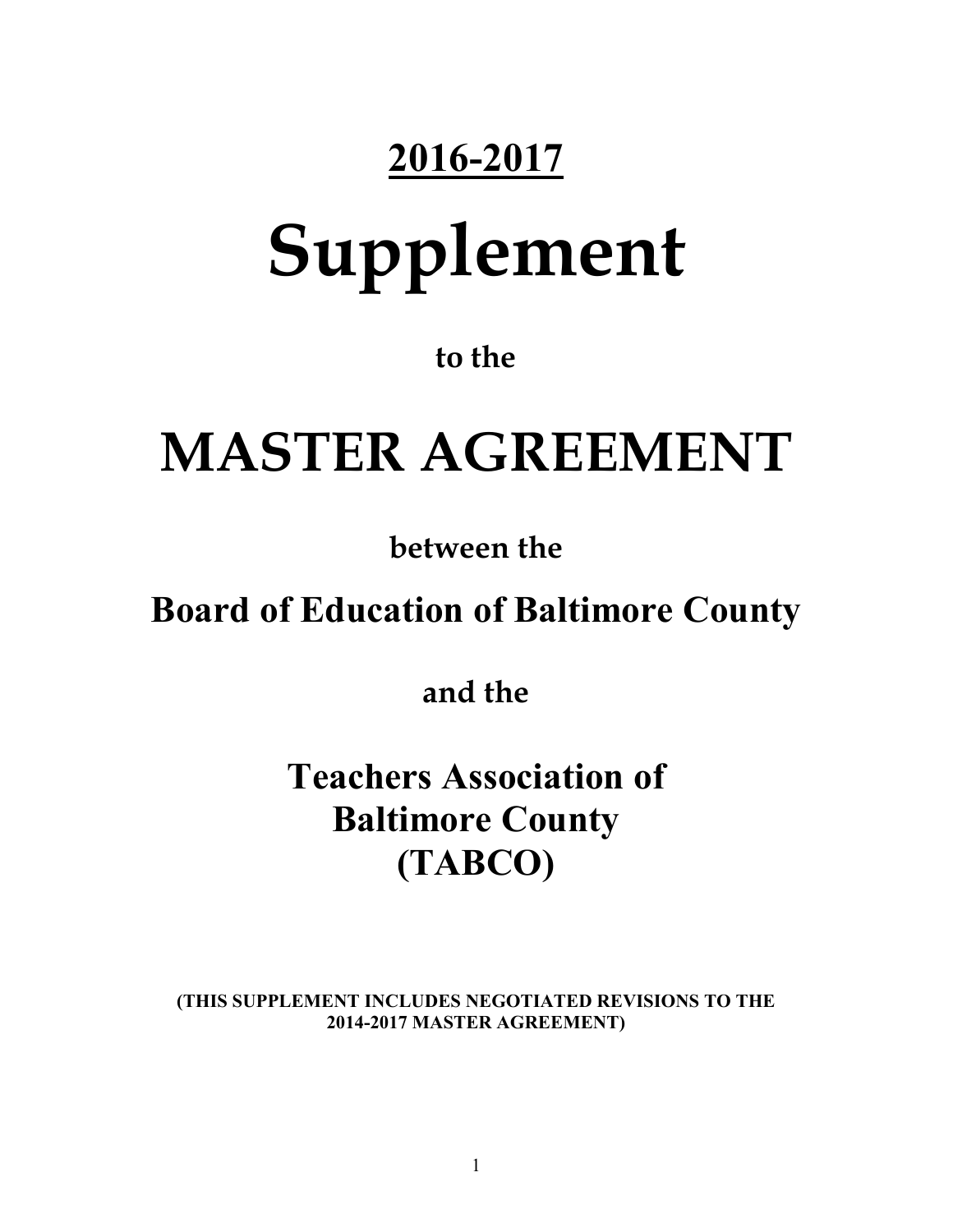#### **ARTICLE III Association's Rights, Privileges, and Responsibilities**

#### **Retired/Rehired Teachers**

**3.10** This Agreement shall apply to rehired retirees with the following provisos:

**3.10.1** Article XII - Absences and Leaves - Rehired retirees will be limited to eligibility for the following leaves: Academic Activities, Adoption, Bereavement, Family Illness, Absence for Maternity, Urgent Personal Business, Special Religious Observance, Court-Related, Workers' Compensation.

**3.10.2** The school administrative team shall monitor the rehired retiree's performance and shall evaluate the teacher annually using the on line Teacher Evaluation Form in accordance with the following articles: 13.1 through 13.3.2; 13.8 through 13.10.2; and 13.12 through 13.16.

**3.10.3** Article XIV - Transfers and Assignments does not apply.

#### **ARTICLE VI Teachers Rights, Privileges and Responsibilities**

#### **Job Security**

**6.7.1** All nurses hired prior to July 1, 2016 serve a two (2) year probationary period. Nurses hired on or after July 1, 2016 serve a three (3) year probationary period. At the end of the respective probationary period, if a nurse's work is effective, though contractual tenure does not apply, the individual is considered a continuing employee. No continuing nurse will be terminated by nature of his/her position being abolished if a probationary nurse currently holds the same type position. If no such probationary nurse is currently holding the same type of position, the continuing nurse with the least seniority in the Baltimore County Public Schools (BCPS) will be terminated, all other things being equal. In the case of layoff of school nurses, said layoff shall be accomplished in inverse order of seniority with the least senior employee in that specific job title being laid-off first.

**6.7.2** Teachers on layoff shall be recalled in order of their seniority as vacancies become available for which they are certified or in the case of school nurses for which they are qualified. If a laid off teacher is recalled to a position involving less time than that teacher previously had, that teacher shall be offered any subsequently available position involving greater time, or which can reasonably be combined with the teacher's assignment, before such position is offered to a less senior laid-off teacher. The Board may elect not to implement this provision if the new position becomes available after October 1 of the school year.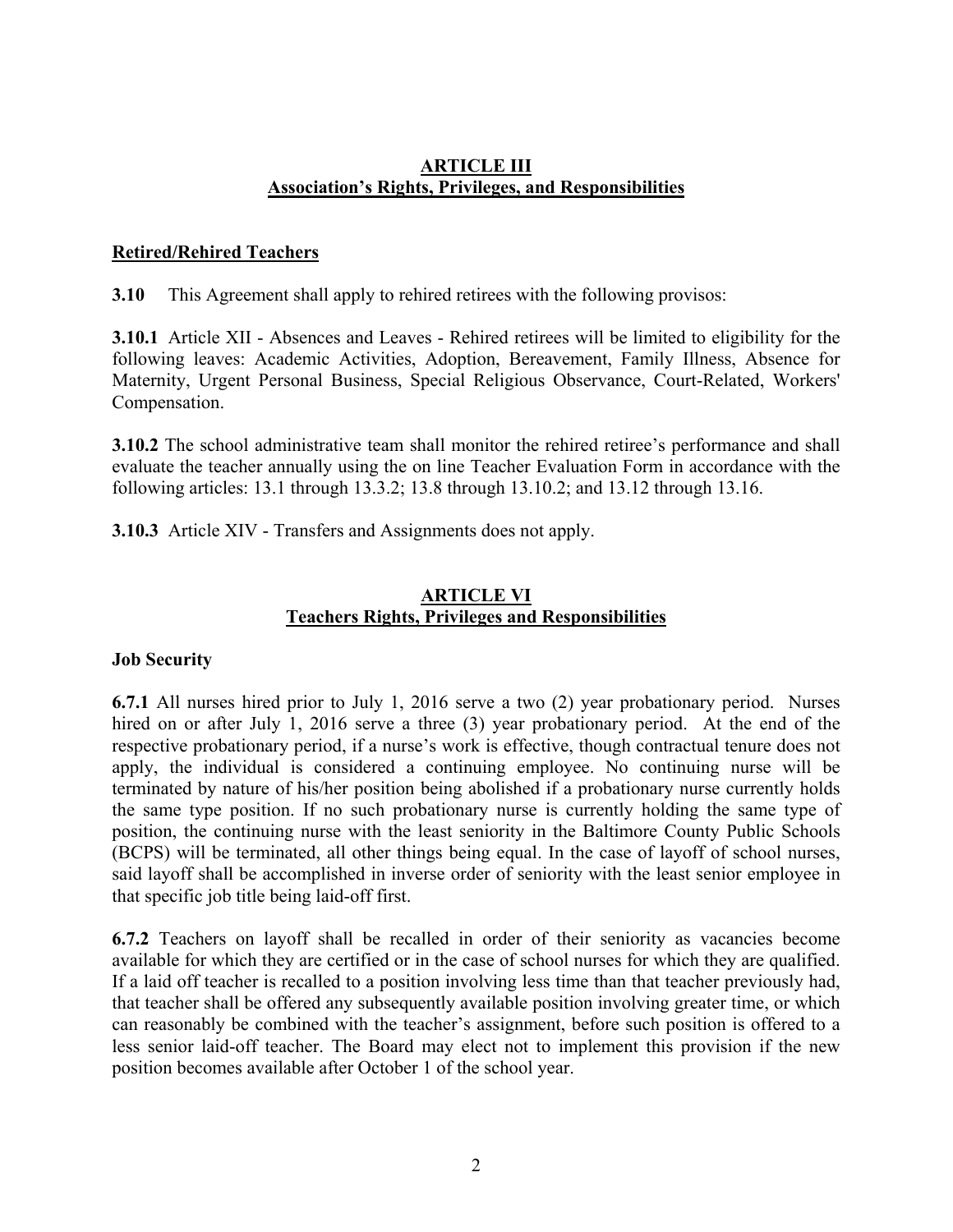**6.7.3** While a layoff continues, no new hires shall be permitted except where: (a) there are no teachers on layoff qualified by certificate to fill a vacant position or in the case of school nurses no one 14 qualified to fill a vacant position; or (b) all qualified teachers on layoff decline the offer to fill the vacancy. Teachers shall: (a) receive written notice at least five (5) days in advance of the deadline for determining whether to exercise recall rights; (b) be available to begin work within twenty (20) days following exercise of recall rights; and (c) retain recall rights for a period of two (2) years. Except for proven medical disability, a teacher who declines a job offer for which he/she is certified or qualified in the case of a school nurse shall forfeit recall rights provided, however, that a laid-off employee who has accepted employment in another Maryland public school system and is unable to get released from his/her employment contract may decline an offer to return to work and maintain all recall rights if the offer is issued later than July 15 for a position which will become available at the beginning of or during the school year following.

#### **ARTICLE X Teaching Conditions**

#### **Additional Responsibilities**

**10.7.3** Supervising evening and night student activities approximately four (4) times per year, including back-to-school nights.

#### **Curriculum**

**10.10** Teachers who are expected to implement new curricula or techniques shall be given an opportunity to participate in training activities concerning the new curricula at least one grading period prior to the implementation.

**10.10.1** Curriculum materials and texts necessary for the implementation of curricula and techniques will be available to the teacher at least one grading period prior to the time the teacher is expected to implement any curriculum.

**10.10.2** All curricula will be piloted prior to implementation. Curricula shall be piloted in sample schools or with populations impacted by such initiatives. Curriculum pilots will be of sufficient length to determine efficacy. Pilot participants shall be afforded opportunities to provide feedback, to discuss strengths and weaknesses, and to suggest modifications prior to implementation.

#### **Technology**

**10.11** Teachers will have access to technical support to allow for the utilization of the technology in an efficient and effective manner.

**10.12** All system-wide software initiatives will be piloted and all system-wide hardware initiatives shall be field tested prior to implementation. Field tests and pilots shall include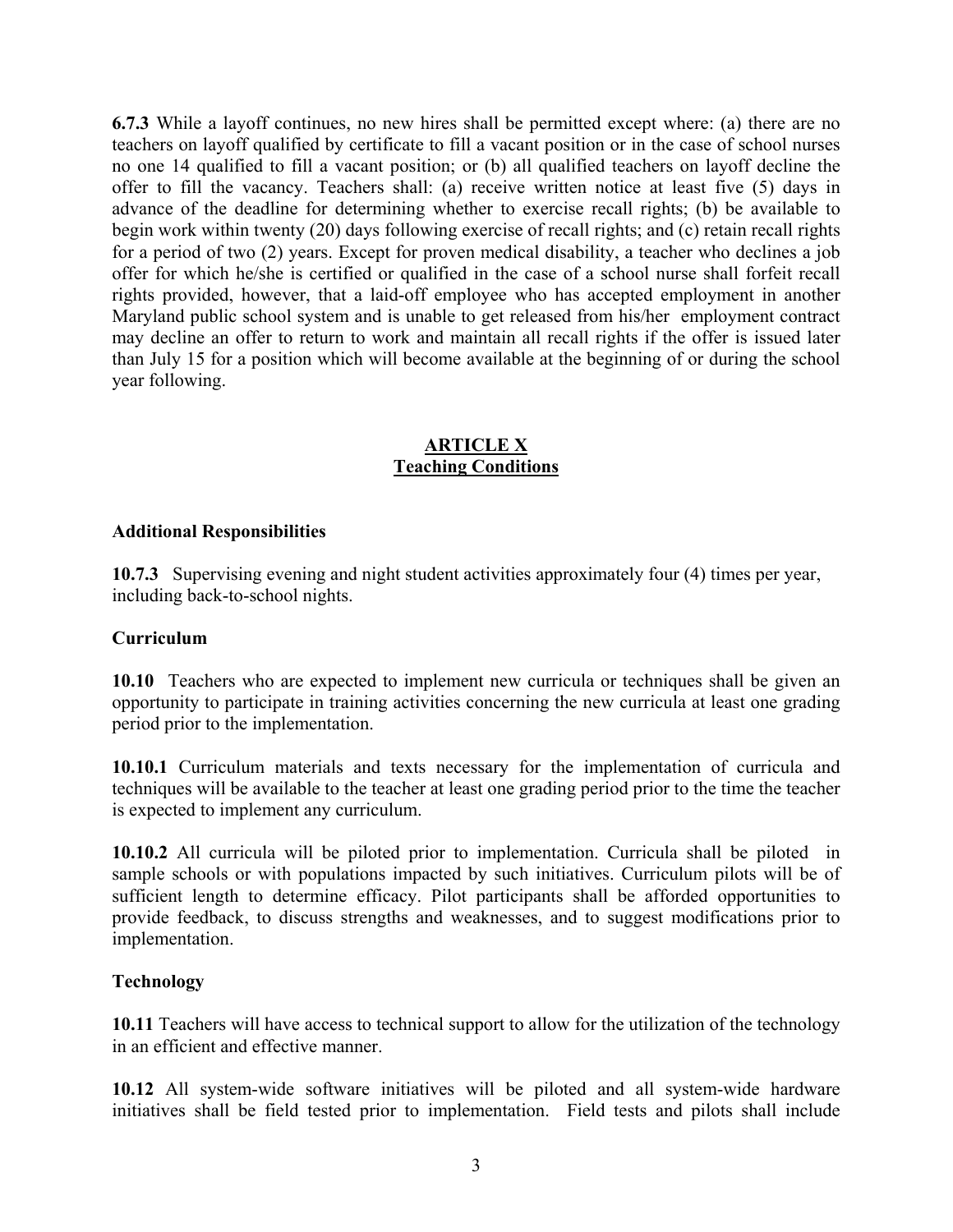representative stakeholders and allow time to validate district goals. Field test and pilot participants shall be afforded opportunities to provide feedback, to discuss strengths and weaknesses and modifications prior to implementation.

**10.12.1** Teachers who are expected to utilize new technology and/or application software shall be given an opportunity to participate in training activities related to the new hardware and software applications prior to and during the implementation.

**NOTE**: All subsequent sections in this Article shall be renumbered.

#### **Preparation, Planning, and Duty-free Lunch**

**10.14.2** Teachers in secondary schools shall have at least five (5) unassigned periods per week for preparation and planning with the objective of providing at least one per day. This is assuming a 35-period week. If the secondary school week is other than 35 periods, a minimum of two hundred-fifty (250) minutes of preparation time will be provided with every reasonable effort being made to assure that such periods are no less than fifty (50) minutes in duration. Preparation time does not include the thirty (30) minute duty free lunch or the 15 minutes before the time for starting scheduled activities for students or the 15 minutes after the time for dismissing regularly scheduled students.

**10.14.5** Planning for daily instruction is likely to be most effective when secondary school teachers have assignments that require not more than three preparations. The middle and high schools shall be organized so as to implement this concept. In special cases and if no other options are available, a principal may assign a teacher more than three (3) preparations in order to meet student needs. Teachers assigned more than three (3) preparations shall not be assigned any duties during the regular student day.

#### **Planning and Grade Books**

**10.18** Each teacher shall be provided with a grade book, digital or otherwise as determined by BCPS. Duplication of routine record keeping shall not be required. The grade book shall remain the property of the school system and a planning book shall become the property of the teacher.

#### **Parking**

**10.27** An adequate portion of the parking facilities at each school or BCPS work location shall be reserved and/or provided for teacher parking at no cost to the employee. Handicapped parking shall be provided.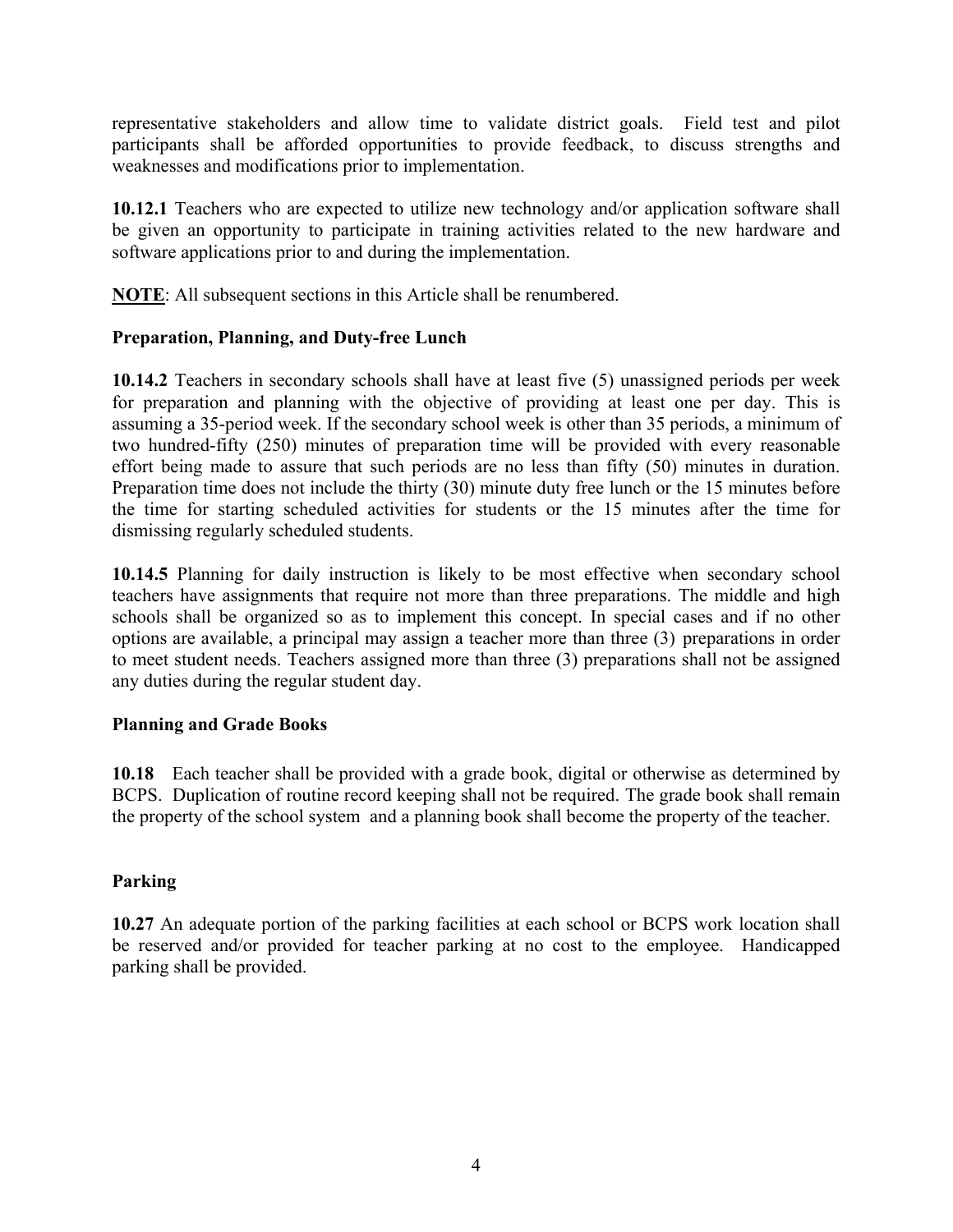#### **ARTICLE XII Absences & Leaves**

#### **Bereavement Leave**

**12.4** Up to four (4) consecutive duty days with pay, beginning with the day of death or the first day after death, are allowed if the death is in the immediate family. Special consideration for one (1) additional day of bereavement leave with pay shall be given in those instances of delay of the funeral, the need to travel excessive distances, or when required by the tenets of the religious denomination. If further days are needed, urgent personal business leave may be used. In unusual circumstances, there may be flexibility in the use of the days by mutual agreement between the teacher and the Manager, Office of Staff Relations and Employee Performance Management.

**12.4.1** One (1) workday with pay shall be allowed to attend the funeral of a close relative. One (1) additional day with pay will be allowed in those instances of delay of the funeral, the need to travel excessive distances, or when required by the tenets of a religious denomination.

**12.4.2** The teacher is required to submit to the appropriate administrator a letter or the Notification of Absence Form stating the relationship, the date of death, the date of the funeral, and the dates of absence. An acceptable form of verification for bereavement leave will be any of the following: obituaries, church programs, funeral home materials/documents, or state-issued death certificates.

#### **Military Leave**

**12.8** All teachers shall be provided leave to serve in the uniformed services, covering all categories of military training and service, including duty performed on a voluntary or involuntary basis and in time of peace or war in accordance with the Uniformed Service Employment and Reemployment Rights Act of 1994 (USERRA).

**12.8.6** Where the teacher is returned to his/her former job classification, he/she shall be entitled to all annual increments (allowable in his/her salary grade) for which he/she would have become eligible had employment been continuous.

The above applies providing:

 (c) The service period has not been voluntarily extended beyond five years total active duty since August 1, 1961.

**12.8.7** Teachers who are ordered to extend active duty shall be compensated for lost time up to fifteen (15) working days.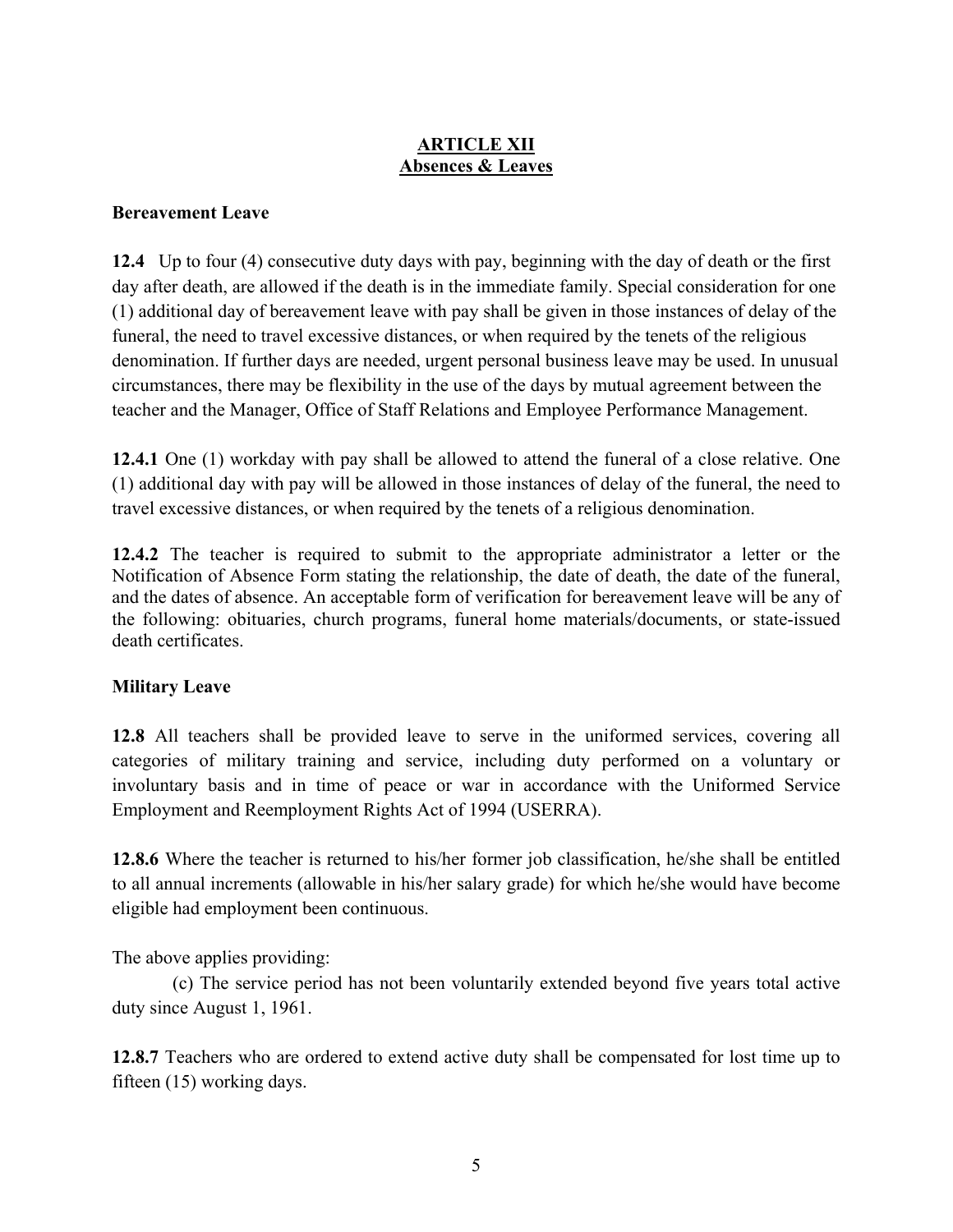(d) A reasonable effort shall be made to reinstate to a comparable position a former teacher who resigned to accompany a spouse who was on military duty, provided that the former employee held tenure (continuing status for nurses) in the system at the time of the resignation. Service of the spouse shall not have been voluntarily extended beyond five years total active duty, and the teacher must have applied for reinstatement within one year of the separation of the spouse from service.

#### **Study Leave—Academic**

**12.11** A regularly employed teacher with three (3) or more years of satisfactory continuous service with the Board may be granted a year's academic leave of absence for the purpose of furthering professional growth by means of further study or by other means approved by the Superintendent.

#### **Unusual or Imperative Leave**

**12.13** A teacher may be granted leave for up to one (1) year without pay for extenuating circumstances which are unusual or imperative when no other leave is applicable.

**12.13.1** An application with supporting documentation must be submitted and Board of Education approval must be secured.

**12.13.2** The teacher may continue participation in the Board of Education Employee Insurance Plan by assuming full costs of the premium.

**12.13.3** The teacher must immediately notify the Department of Human Resources if plans to take the leave change.

#### **Special Religious Observance Leave**

**12.15** Ten month teachers are permitted a total of five (5) days for religious holidays. These days include two (2) paid religious observance leave days plus a teacher's three (3) urgent personal business days. Twelve month teachers are permitted a total of seven (7) days for religious holidays. These days include two (2) paid religious observance leave days plus a teacher's five (5) urgent personal business days. The teacher is required to submit a letter one (1) week in advance, to the appropriate administrator, stating their intent to be absent on a duty day to observe a religious holiday.

In determining religious holidays beyond the five (5) or seven (7) days allowed, the Superintendent will request verification from appropriate religious authorities of the requirement for teachers to be absent from work to fulfill religious obligations.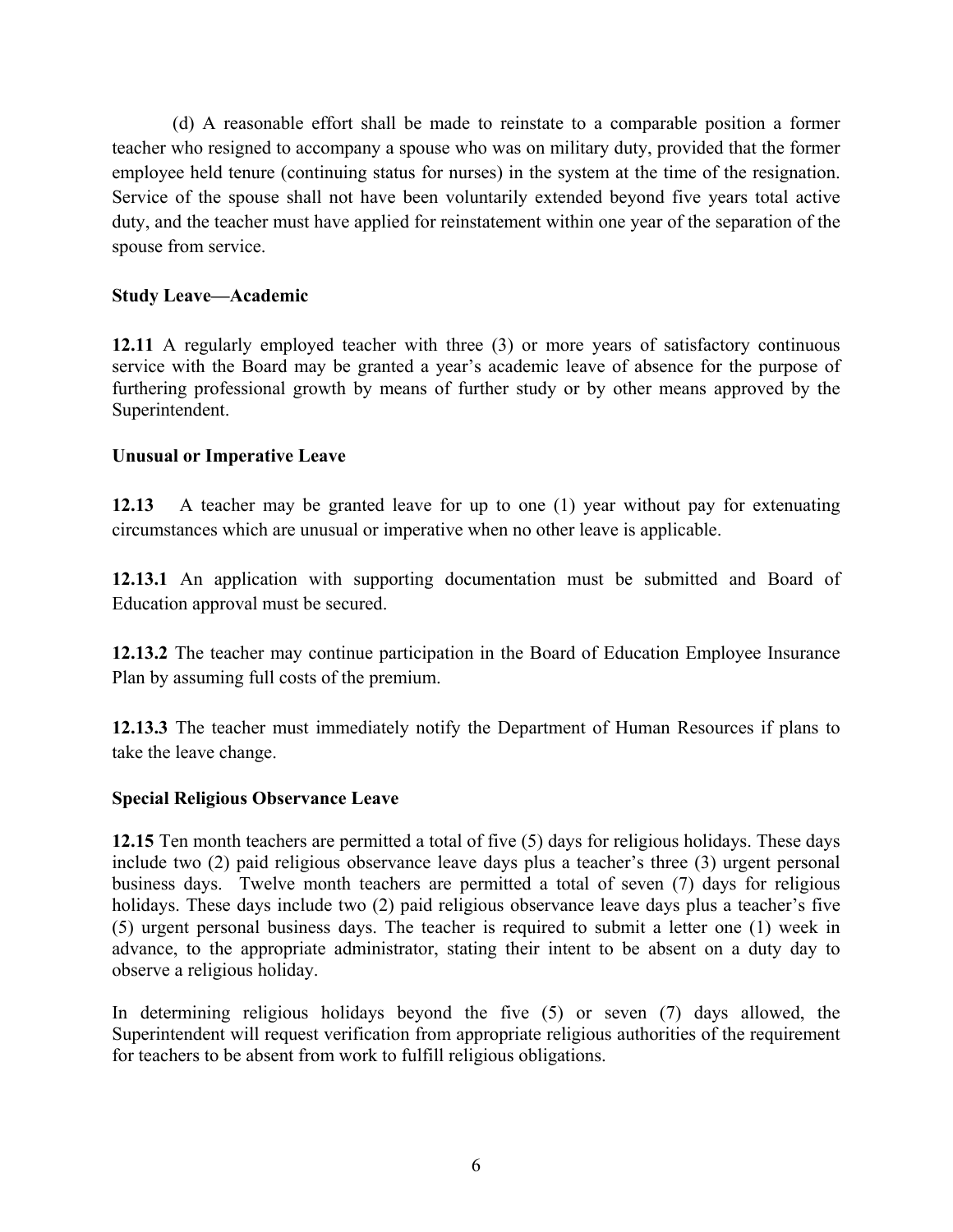Should religious authorities verify that more than five (5) or seven (7) days are needed by a teacher, the teacher shall have the option of paying a substitute teacher's pay for the additional day(s). This day(s) shall not be subtracted from the teachers' accumulated sick leave.

#### **ARTICLE XIII Observation, Evaluation and Files**

For the 2016-2017 school year, Article XIII procedures regarding the observation and evaluation process will be conducted in accordance with the provisions of Appendix G to this Agreement. These provisions will be modified during the 2016-2017 negotiations process to incorporate agreed upon modifications for the 2017-2018 school year.

#### **ARTICLE XIV Transfers and Assignments**

**14.1.1** Any teacher reassigned during the school year to a new position within the school shall be allowed two (2) duty days without teaching for the purposes of preparing for the new assignment. Whenever possible, no other responsibilities will be assigned.

#### **Voluntary**

**14.2.5** Teachers who have requested a voluntary transfer or reassignment shall be notified in writing by letter or email, by three (3) duty days prior to the last duty day of the school year for teachers, of the action taken by the Department of Human Resources on said transfer or reassignment. This action will include: the granting of the transfer or reassignment or, in the absence of the action specified, it will indicate that the request is being held in abeyance with the possibility it can be granted within a reasonable period of time. All requests for voluntary transfers that have not been granted shall remain active until August 1 and may be considered after that date. When a vacancy occurs during the school year and a long-term substitute teacher occupies the vacancy through the end of the school year, consideration will be given to those teachers who requested a transfer to that school during the current voluntary transfer period. This consideration will occur prior to the position being offered to a new hire or any long-term substitute. In the case that the position is filled by a voluntary transfer teacher, this transfer will not count toward the receiving school's transfer limit.

#### **Involuntary/Excess**

**14.3** When an involuntary transfer is necessary due to excess staffing, the following procedures shall apply:

**14.3.1** The principal, with the approval of the Assistant Superintendent, shall determine which tenured or highly effective or effective second year probationary teacher is to be involuntarily transferred based on the best interests of the students and the program of instruction.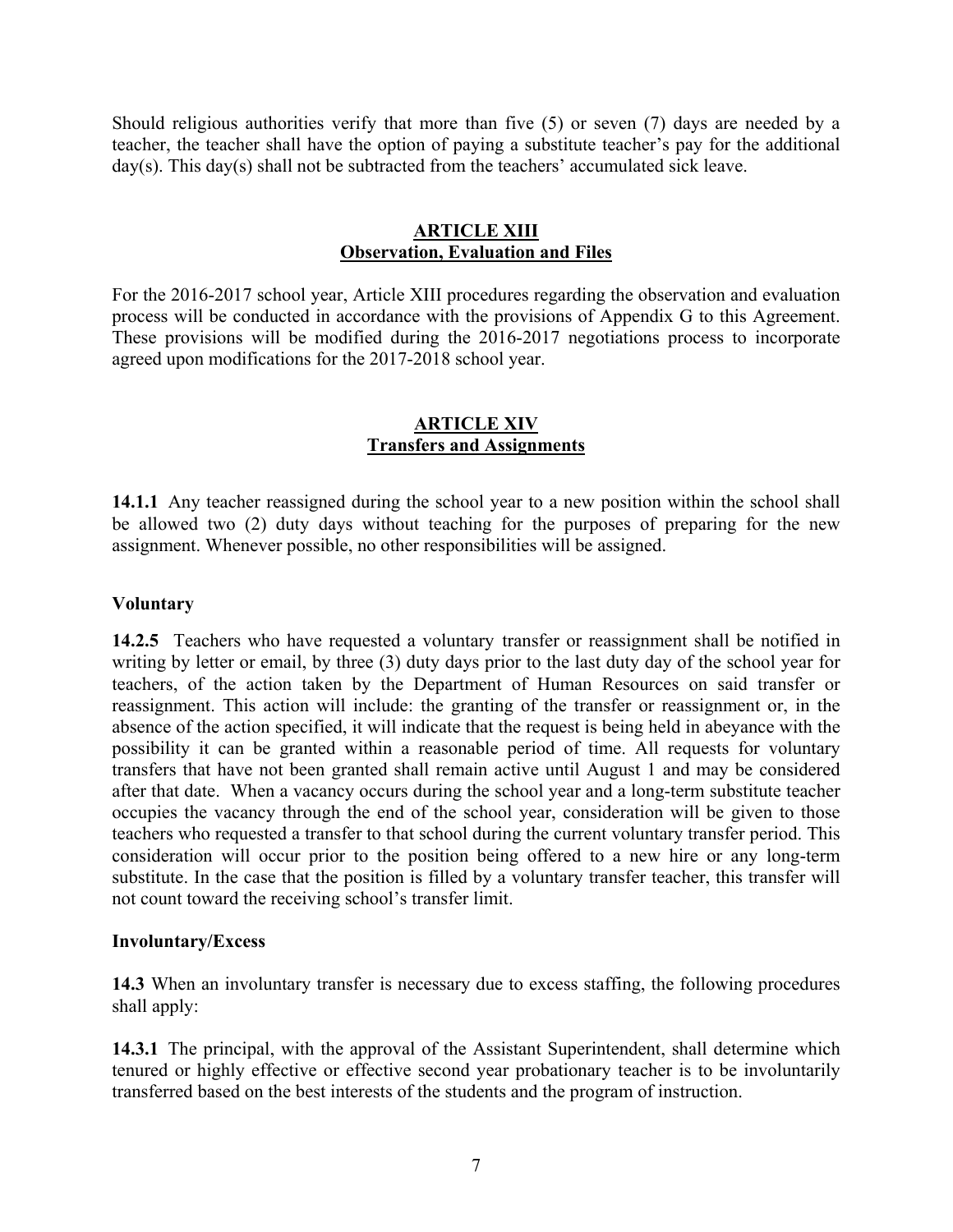**14.3.2** A teacher, who is subject to partial involuntary transfer, shall be reassigned to one school when administratively feasible subject to the provisions of this section of this Agreement.

**14.3.3** An excess teacher, who so desires, may be returned to his/her previous school if an appropriate vacancy occurs by July 25, or later if the teacher has not been assigned elsewhere. Consideration may be given if the vacancy occurs after July 25.

**14.3.4** When a part-time position, including one which is part of a split assignment expands to a greater FTE, the Board shall offer the new position to the incumbent teacher who held the parttime position if the teacher's performance is effective and the expansion is within the limits of the total staffing allotment. If the incumbent teacher is offered and refuses to accept the expanded position, then the Board may involuntarily transfer that teacher so that another teacher may be assigned to the total position.

**14.3.7** An involuntary/excess transfer will be made only after a meeting between the teacher and the appropriate administrator/supervisor at which time the teacher shall be notified of the reason for the transfer**.**

#### **Involuntary/Administrative**

**14.4.3** An involuntary/administrative transfer will be made only after a meeting between the teacher and the appropriate administrator/supervisor at which time the teacher shall be notified of the reason for the transfer.

#### **ARTICLE XV Professional Growth & Training**

#### **Reimbursement**

**15.1** The Board will reimburse teachers for tuition and fee charges up to three hundred dollars (\$300) per credit provided that such courses have been approved by the Superintendent or his/her designee. There will be a limitation of nine (9) credits reimbursed per teacher per year. In programs requiring more than nine (9) credits per year the nine (9) credit limitation shall be waived.

#### **ARTICLE XVI Professional Compensation and Teacher Responsibility Basic Salaries**

#### **Basic Salaries**

**16.1.1** A nurse who was designated as a Senior Nurse under previous Agreements is placed on step ten (10) of the bachelor's degree salary schedule referred to in this Agreement as Appendix A and shall not be required to earn credits toward the completion of their bachelor's degree. Senior Nurses are encouraged to continue their professional growth through continuing educational experiences.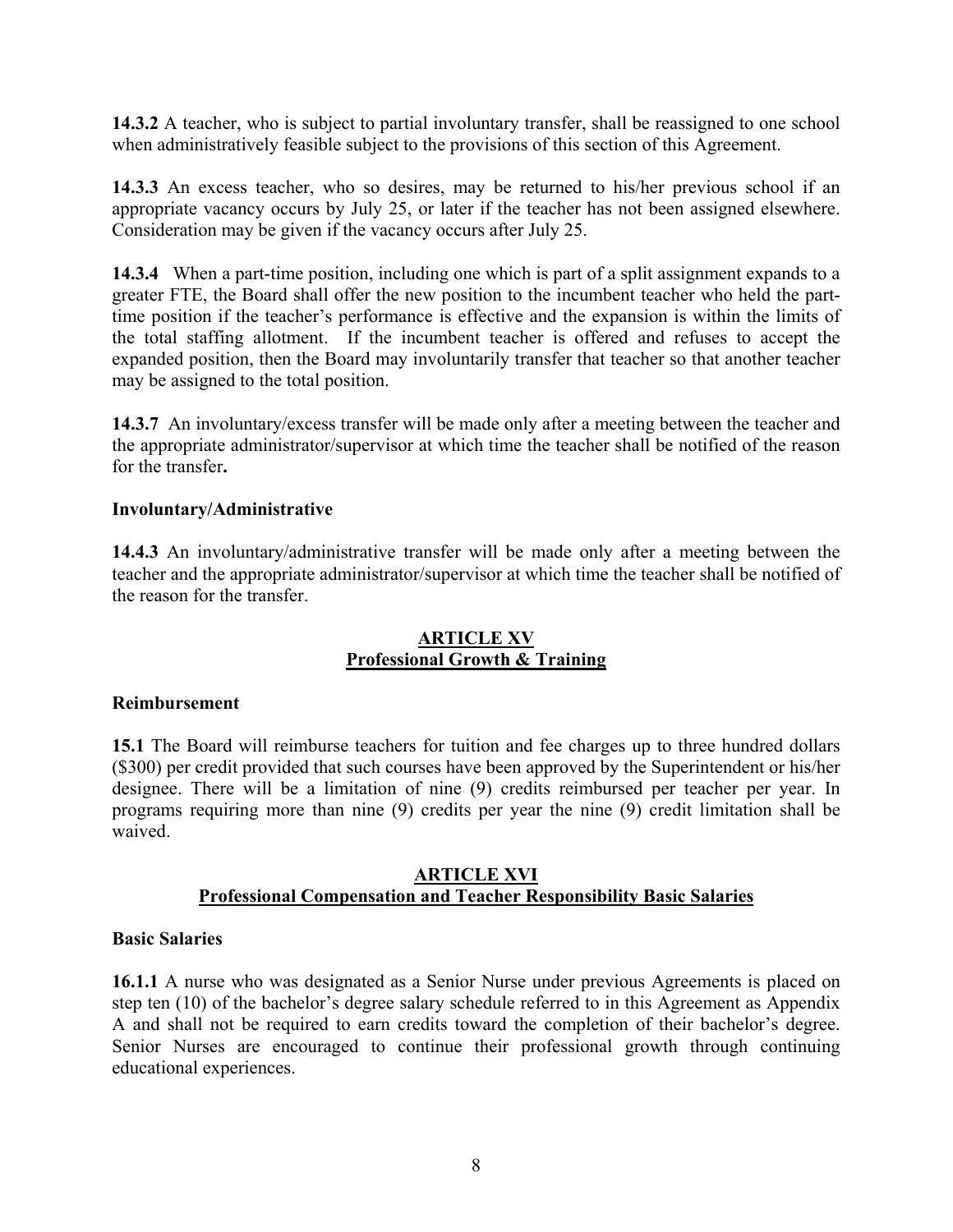#### **Responsibility Factors**

**16.3** Responsibility factors for all teachers eligible for such compensation are listed below. The amounts below will be increased each year by the same percentage as the increase in the basic salary schedule.

#### **Supplemental Salary Schedule**

| Department chairmen and team leaders with 15 or more<br>employees assigned to a department or team, consulting<br>teachers and the Peer Assistance and Review (PAR) panel teacher co-chair | \$5360 |
|--------------------------------------------------------------------------------------------------------------------------------------------------------------------------------------------|--------|
| Psychologists, department chairmen and team leaders with 10 to<br>14 employees assigned to a department or team                                                                            | \$4596 |
| Department chairmen and team leaders with 5 to 9 employees<br>assigned to a department or team                                                                                             | \$3832 |
| Department chairmen and team leaders with 1 to 4 employees<br>assigned to a department or team and a nurse with at least .4 FTE<br>health assistant assigned to the school                 | \$3066 |

#### **Workshops**

**16.6** Teachers participating in any workshop activities during the summer, where curriculum is developed for countywide or school-wide use and in cooperation with the appropriate Baltimore County Public School office, shall be compensated at the following rate:

16-17 school year \$275.41 per day or \$42.37 per hour

No other summer workshop activity shall be approved at another salary rate. This rate shall increase in subsequent years by the same average percentage increase applied to the basic salary schedule.

**16.6.1** Teachers attending staff development activities during the summer in which they are updating their knowledge and skills and/or developing materials for personal use shall be compensated at the following rate:

16-17 school year \$196.72 per day or \$30.26 per hour for attendees \$236.09 per day or \$36.32 per hour for presenters

No other summer workshop activity shall be approved at another salary rate. This rate shall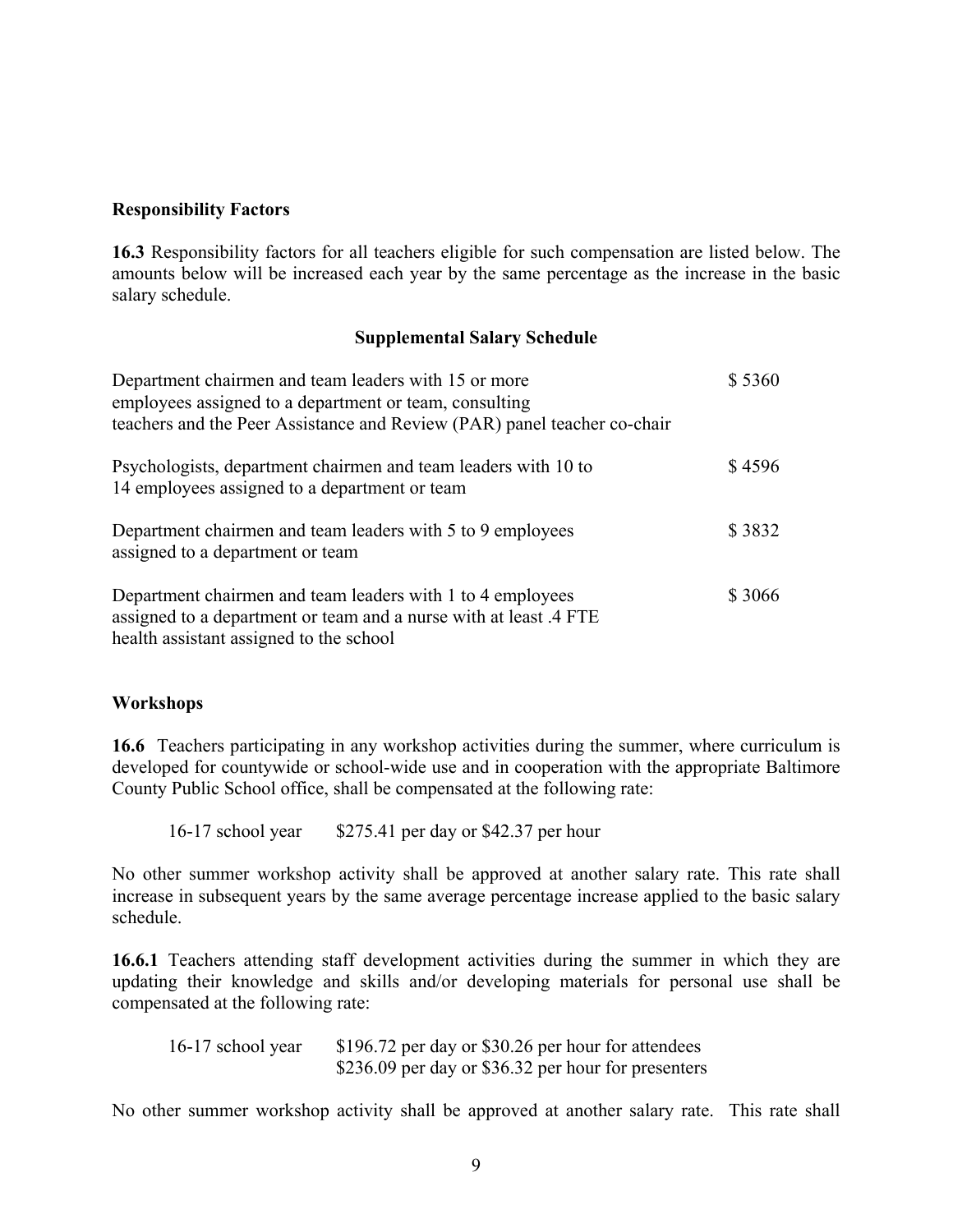increase in subsequent years by the same average percentage increase applied to the basic salary schedule.

#### **Summer School**

**16.7** All teachers of summer school shall be paid at the rate of three hundred and fourteen dollars and seventy-two cents (\$314.72) for a six and one-half  $(6\frac{1}{2})$  hour work day, or forty-eight dollars and forty-two cents (\$48.42) per hour during the 16-17 school year. This amount shall increase in subsequent years by the same average percentage increase applied to the basic salary schedule. Teachers of classes involving different amounts of duty time will be paid on a prorated basis.

#### **Evening and Saturday High School**

**16.9** Teachers of evening and Saturday high school shall be paid thirty-six dollars and thirtytwo cents (\$36.32) per hour. Teachers/leaders of other programs where teachers, apart from their regular contractual salaried employment, are involved in teaching/tutoring K-12 students on an hourly basis in academic areas related to the regular curriculum, shall be paid thirty dollars and twenty-six cents (\$30.26) per hour. These amounts shall increase in subsequent years by the same average percentage increase applied to the basic salary schedule.

#### **Extra Compensation**

**16.10.7** In the event teachers participate in a program to mentor students during the school year, they shall receive additional compensation for all documented time spent with or preparing for interactions with identified student mentees outside of the regular work day. Documentation shall be submitted to the School Coordinator for Student Mentoring on a biweekly basis. Teacher participants shall be paid at the hourly rate of pay as noted in Article XVI, Section 16.6.1 for presenters. Payments for documented time submitted shall be made to these mentors in December and June.

#### **ARTICLE XVII Insurances**

#### **Health Care Options -- Flexible Benefits Plan**

**17.5** The specific coverage in each of the health care options shall be mutually determined by the Board and the employee organization(s) representing covered employees, and shall be provided in writing each year to the employees.

The Board shall provide a prescription drug benefit for Cigna OAP and Cigna OAPIN plan members, as well as a mail order Prescription Drug Program for the purchase of maintenance type prescription drugs, including insulin and related supplies. Generic substitutions will be mandatory.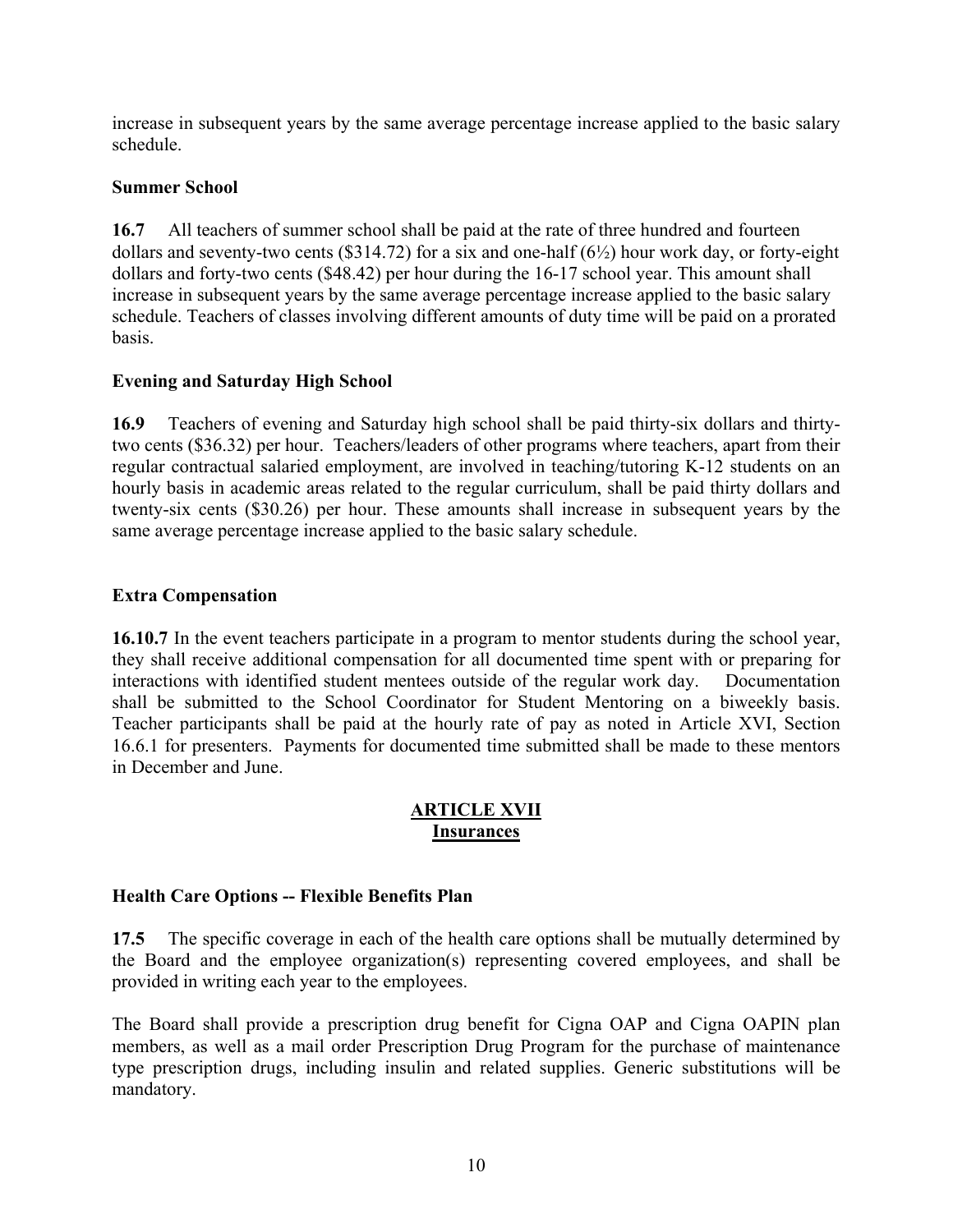**17.5.1 Option 1** - Employees may choose to enroll in the Cigna Open Access Plus (OAP) plan that allows for in network and out of network coverage. The employee price tag will be 19% of the annual premium through December 31, 2016 according to the schedule in Appendix B-1, (20% for those hired on or after January 1, 2013); 20% as of January 1, 2017; 20% as of January 1, 2018; 22% as of January 1, 2019; 24% as of January 1, 2020; and 25% as of January 1, 2021. Beginning January 1, 2013 through December 31, 2021, the prescription co-pay structure shall be as follows: Cigna OAP: Retail – up to a 30 day supply - \$10 for generic; \$20 for formulary; \$35 for non-formulary; Mail Order: - 90 day supply of maintenance prescriptions - \$20 for generic; \$40 for formulary; \$70 for non-formulary. Also, the hospital emergency room co-pay will be \$70 per visit and is waived if admitted.

**17.5.2 Option 2** - Employees may choose to enroll in the Cigna Open Access Plus In Network (OAPIN) plan that allows for in network coverage only. The employee price tag will be 14% of the annual premium through December 31, 2016 according to the schedule in Appendix B-1, (15% for those hired on or after January 1, 2013); 15% as of January 1, 2017; and 15% as of January 1, 2018 through December 31, 2021. Beginning January 1, 2013 through December 31, 2021, the prescription co-pay structure shall be as follows: Cigna OAPIN: Retail – up to a 30 day supply - \$10 for generic; \$20 for formulary; \$35 for non-formulary; Mail Order: - 90 day supply of maintenance prescriptions - \$20 for generic; \$40 for formulary; \$70 for non-formulary. Also, the hospital emergency room co-pay will be \$50 per visit and is waived if admitted.

**17.5.3 Option 3** - Employees may choose to enroll in a qualified prepaid health maintenance organization (HMO) plan offered by Kaiser Permanente that provides comprehensive medical care through a network of participating hospitals, physicians and other health care providers. The employee price tag will be 14% through December 31, 2016 according to the schedule in Appendix B-1, (15% for those hired on or after January 1, 2013); 15% as of January 1, 2017; and 15% as of January 1, 2018 through December 31, 2021. A prescription drug benefit is included with the HMO offered. The co-pay structure through December 31, 2021 shall be as follows: up to 60-day supply - \$5 generic; \$5 brand; at participating community pharmacy - \$15 generic; \$15 brand; Mail Order - 90-day supply - \$5 generic; \$5 brand.

**17.5.4** The employee price tag for those hired on or after January 1, 2019 will be as follows: Cigna OAP – 25%; Cigna OAPIN – 15%; Kaiser HMO – 15% according to the schedule in B-2.

**17.5.5 Options 4 A and 4 B** - These options provide for two (2) Medicare Supplement Plans: 4A – Cigna Medicare Surround; 4B – Kaiser Permanente Medicare Plus. These plan options will only be available to retirees who have attained the age of 65. The Board contribution toward the premium for health insurance for Medicare-eligible retirees will be according to Chart B in Section 17.8. For retirees covered by the Cigna Medicare Surround plan, the mail order prescription drug co-pay for generics will be \$20 beginning January 1, 2013. Other co-pays for retail and mail order purchases will remain as specified in the Retiree Benefits Guide.

#### **Health Insurance--Retired Members**

**17.8** The Board shall contribute toward the premium for available health insurance plans or an optional HMO for employees with ten (10) years or more service with the Board, including military service time recognized by the Board, who retire under the Maryland State Teachers'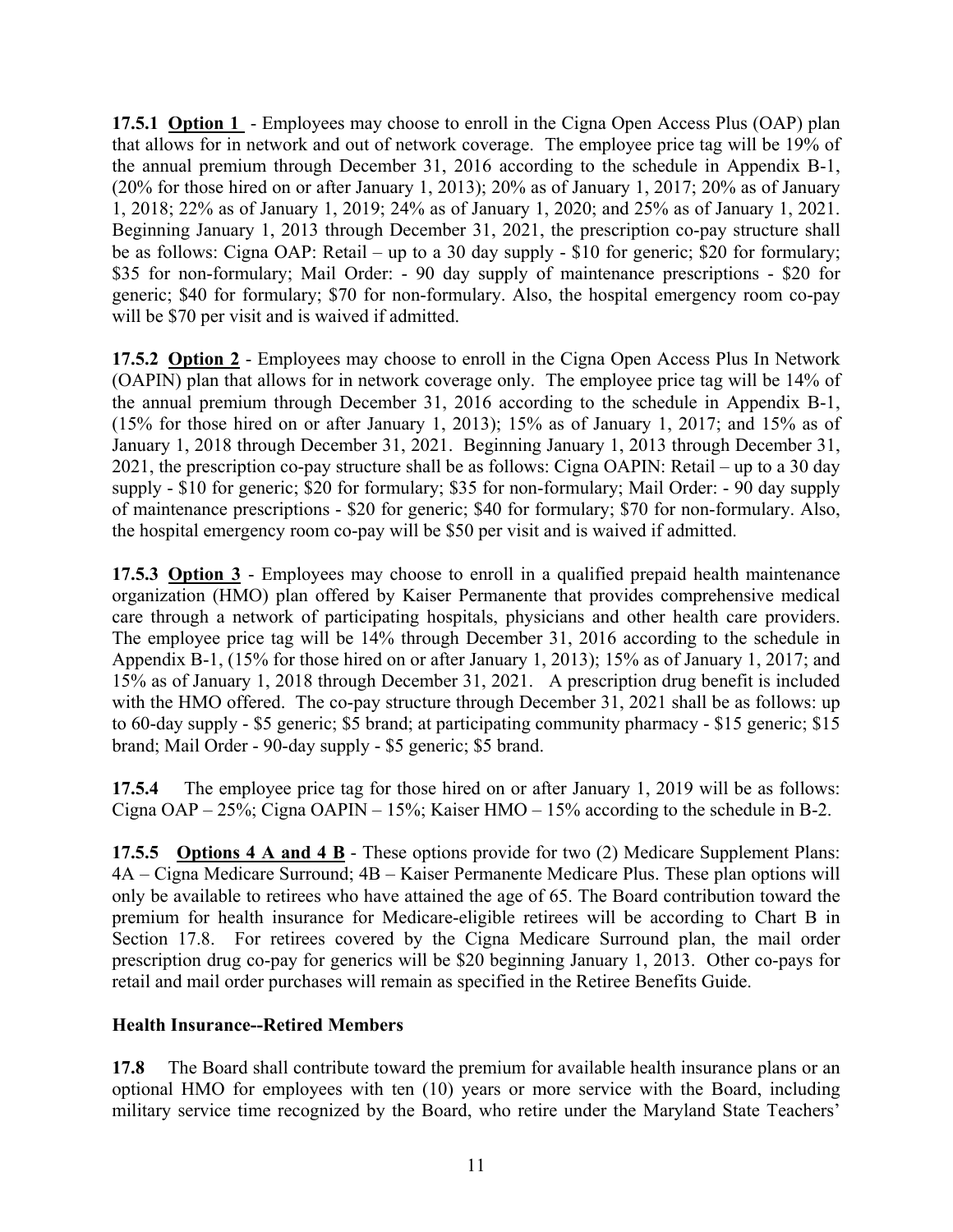Retirement or Pension System, or the Baltimore County Employee Retirement System (ERS). Specific price tags for available plans will be according to schedules contained in the Retiree Benefits Guide. Contributions by the Board shall be made to employees hired prior to January 1, 2011 in accordance with Chart A and Chart B as found below.

For pre-65 retirees, Chart A below specifies Board contributions for health plan options 1, 2, and 3 for each calendar year (CY) through December 31, 2021, based on the health plan option selected and the effective date of retirement. The Board contribution in place at the time of retirement will continue at that same level until the retiree reaches the age of 65. Once reaching age 65, Chart B below specifies Board contributions for plan options 4 A and 4 B.

| <b>CIGNA OAP (Option 1)</b> |             |          |       |       |       |                                  |         | <b>CIGNA OAPIN (Option 2)</b> |       |                              |       |       |
|-----------------------------|-------------|----------|-------|-------|-------|----------------------------------|---------|-------------------------------|-------|------------------------------|-------|-------|
|                             |             |          |       |       |       | and                              |         |                               |       |                              |       |       |
|                             |             |          |       |       |       |                                  |         |                               |       | <b>Kaiser HMO (Option 3)</b> |       |       |
|                             |             |          |       |       |       | <b>BCPS</b>                      |         |                               |       |                              |       |       |
| <u>Current</u>              | <b>CY17</b> | CY18     | CY19  | CY20  | CY21  | <u>Yrs. of</u><br><b>Service</b> | Current | CY17                          | CY18  | CY19                         | CY20  | CY21  |
|                             |             |          |       |       |       |                                  |         |                               |       |                              |       |       |
| 30.0%                       | 25.0%       | 25.0%    | 23.0% | 21.0% | 20.0% | 10                               | 30.0%   | 25.0%                         | 25.0% | 25.0%                        | 25.0% | 25.0% |
| 30.0%                       | 27.5%       | 27.5%    | 25.5% | 23.5% | 22.5% | 11                               | 30.0%   | 27.5%                         | 27.5% | 27.5%                        | 27.5% | 27.5% |
| 30.0%                       | 30.0%       | 30.0%    | 28.0% | 26.0% | 25.0% | 12                               | 30.0%   | 30.0%                         | 30.0% | 30.0%                        | 30.0% | 30.0% |
| 32.5%                       | 32.5%       | 32.5%    | 30.5% | 28.5% | 27.5% | 13                               | 32.5%   | 32.5%                         | 32.5% | 32.5%                        | 32.5% | 32.5% |
| 35.0%                       | 35.0%       | 35.0%    | 33.0% | 31.0% | 30.0% | 14                               | 35.0%   | 35.0%                         | 35.0% | 35.0%                        | 35.0% | 35.0% |
| 37.5%                       | 37.5%       | 37.5%    | 35.5% | 33.5% | 32.5% | 15                               | 37.5%   | 37.5%                         | 37.5% | 37.5%                        | 37.5% | 37.5% |
| 40.0%                       | 40.0%       | 40.0%    | 38.0% | 36.0% | 35.0% | 16                               | 40.0%   | 40.0%                         | 40.0% | 40.0%                        | 40.0% | 40.0% |
| 42.5%                       | 42.5%       | 42.5%    | 40.5% | 38.5% | 37.5% | 17                               | 42.5%   | 42.5%                         | 42.5% | 42.5%                        | 42.5% | 42.5% |
| 45.0%                       | 45.0%       | 45.0%    | 43.0% | 41.0% | 40.0% | 18                               | 45.0%   | 45.0%                         | 45.0% | 45.0%                        | 45.0% | 45.0% |
| 47.5%                       | 47.5%       | 47.5%    | 45.5% | 43.5% | 42.5% | 19                               | 47.5%   | 47.5%                         | 47.5% | 47.5%                        | 47.5% | 47.5% |
| 55.0%                       | 50.0%       | 50.0%    | 48.0% | 46.0% | 45.0% | 20                               | 56.2%   | 50.4%                         | 50.4% | 50.4%                        | 50.4% | 50.4% |
| 55.0%                       | 52.5%       | 52.5%    | 50.5% | 48.5% | 47.5% | 21                               | 56.2%   | 53.3%                         | 53.3% | 53.3%                        | 53.3% | 53.3% |
| 55.0%                       | 55.0%       | 55.0%    | 53.0% | 51.0% | 50.0% | 22                               | 56.2%   | 56.2%                         | 56.2% | 56.2%                        | 56.2% | 56.2% |
| 57.5%                       | 57.5%       | 57.5%    | 55.5% | 53.5% | 52.5% | 23                               | 59.1%   | 59.1%                         | 59.1% | 59.1%                        | 59.1% | 59.1% |
| $60.0\%$                    | 60.0%       | $60.0\%$ | 58.0% | 56.0% | 55.0% | 24                               | 62.0%   | 62.0%                         | 62.0% | 62.0%                        | 62.0% | 62.0% |
| 63.3%                       | 63.3%       | 63.3%    | 61.3% | 59.3% | 58.3% | 25                               | 65.3%   | 65.3%                         | 65.3% | 65.3%                        | 65.3% | 65.3% |
| 66.6%                       | 66.6%       | 66.6%    | 64.6% | 62.6% | 61.6% | 26                               | 68.6%   | 68.6%                         | 68.6% | 68.6%                        | 68.6% | 68.6% |
| 69.9%                       | 69.9%       | 69.9%    | 67.9% | 65.9% | 64.9% | 27                               | 71.9%   | 71.9%                         | 71.9% | 71.9%                        | 71.9% | 71.9% |
| 73.2%                       | 73.2%       | 73.2%    | 71.2% | 69.2% | 68.2% | 28                               | 75.2%   | 75.2%                         | 75.2% | 75.2%                        | 75.2% | 75.2% |
| 76.5%                       | 76.5%       | 76.5%    | 74.5% | 72.5% | 71.5% | 29                               | 80.0%   | 80.0%                         | 80.0% | 80.0%                        | 80.0% | 80.0% |
| 81.0%                       | 80.0%       | 80.0%    | 78.0% | 76.0% | 75.0% | 30                               | 86.0%   | 85.0%                         | 85.0% | 85.0%                        | 85.0% | 85.0% |

#### **CHART A**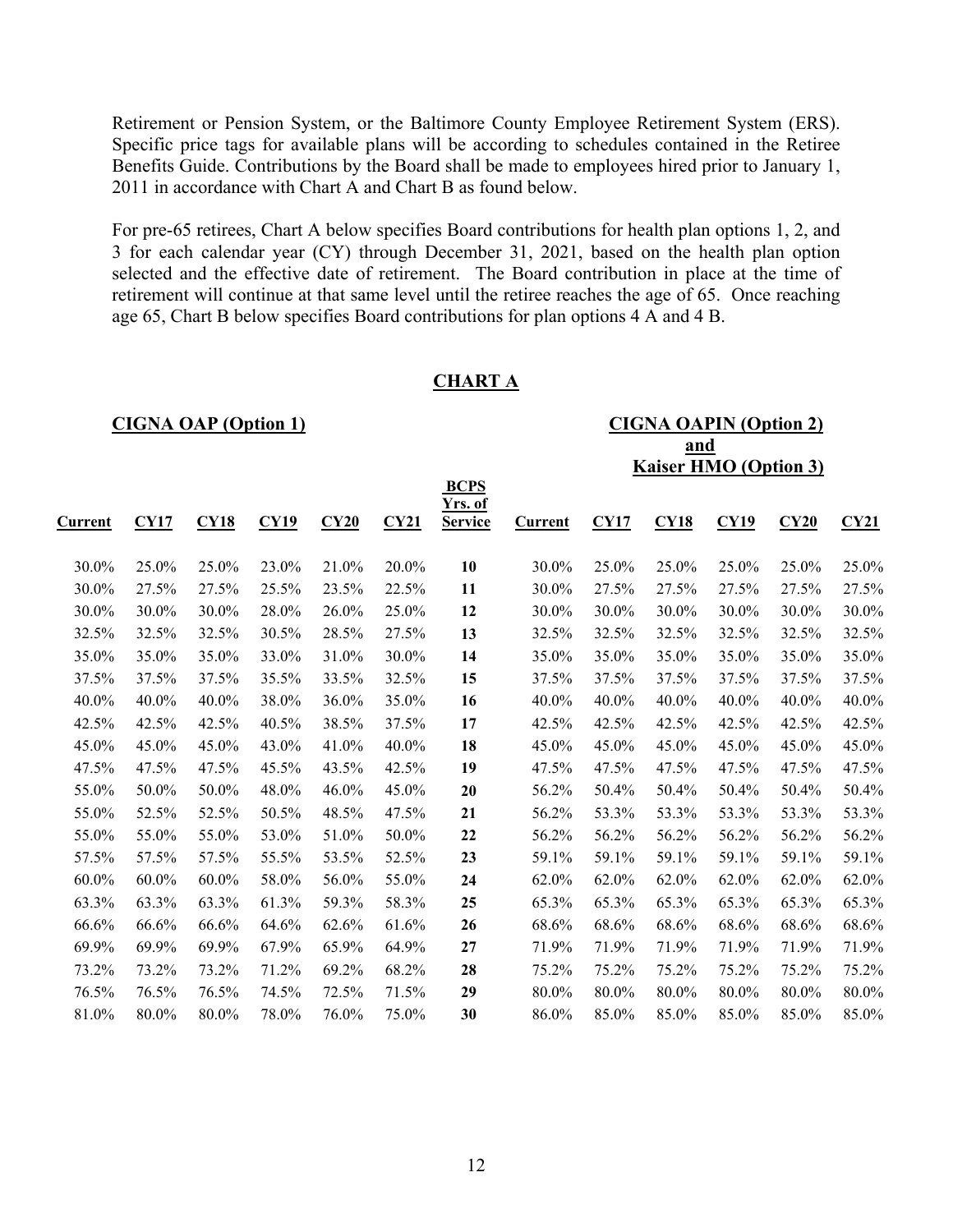#### **CHART B**

#### **Only for Retirees age 65 or older**

| Option<br>4A        | Option<br>4 B    |
|---------------------|------------------|
| CIGNA Med. Surround | Kaiser Med. Plus |
| 36%                 | 68%              |
| 66%                 | 100%             |
| 84%                 | 100%             |
|                     |                  |

**17.8.1** Employees hired on or after January 1, 2011 will be enrolled in a basic allowance health care subsidy. The flat dollar amounts listed on Appendix E will be adjusted by the lesser of the growth in the US Consumer Price Index (CPI) in the prior calendar year or 4%. Appendix E will be updated yearly by BCPS.

**17.8.2** The Board shall implement a Prescription Drug Plan (PDP) for Medicare-eligible retirees.

**17.8.3** The Board shall continue to provide the payments set in Section 17.8 for one (1) year for the spouse of a retired employee who dies if the surviving spouse was covered under the retired employee's policy at the time of the retired employee's death.

#### **Dental Insurance**

**17.9** The Board shall offer three dental plans: a) Traditional Dental Plan, b) Preferred Provider Dental Plan, and c) Dental HMO.

**17.9.1** The Board shall contribute 65% of the premium for the lowest cost dental option. The employee will contribute 35% of the lowest cost option plan plus the additional premium for a higher cost option if one is chosen. These rate splits will remain in effect through December 31, 2021. The employee price tag will be according to the schedule in Appendix B-1 and B-2.

**17.9.2** The specific coverage in each of the Dental Insurance plans shall be mutually determined by the Board and the employee organization(s) representing covered employees, and shall be provided in writing each year to the teachers.

**17.9.3** All self-funded dental plan options available to active employees will be available to retirees for a price tag equal to the existing COBRA rates.

#### **Vision Insurance**

**17.10** The Board shall provide an optical plan jointly selected by the Board and employee organizations. Participation in the optical plan will be available to retirees and dependents at full cost to the retiree.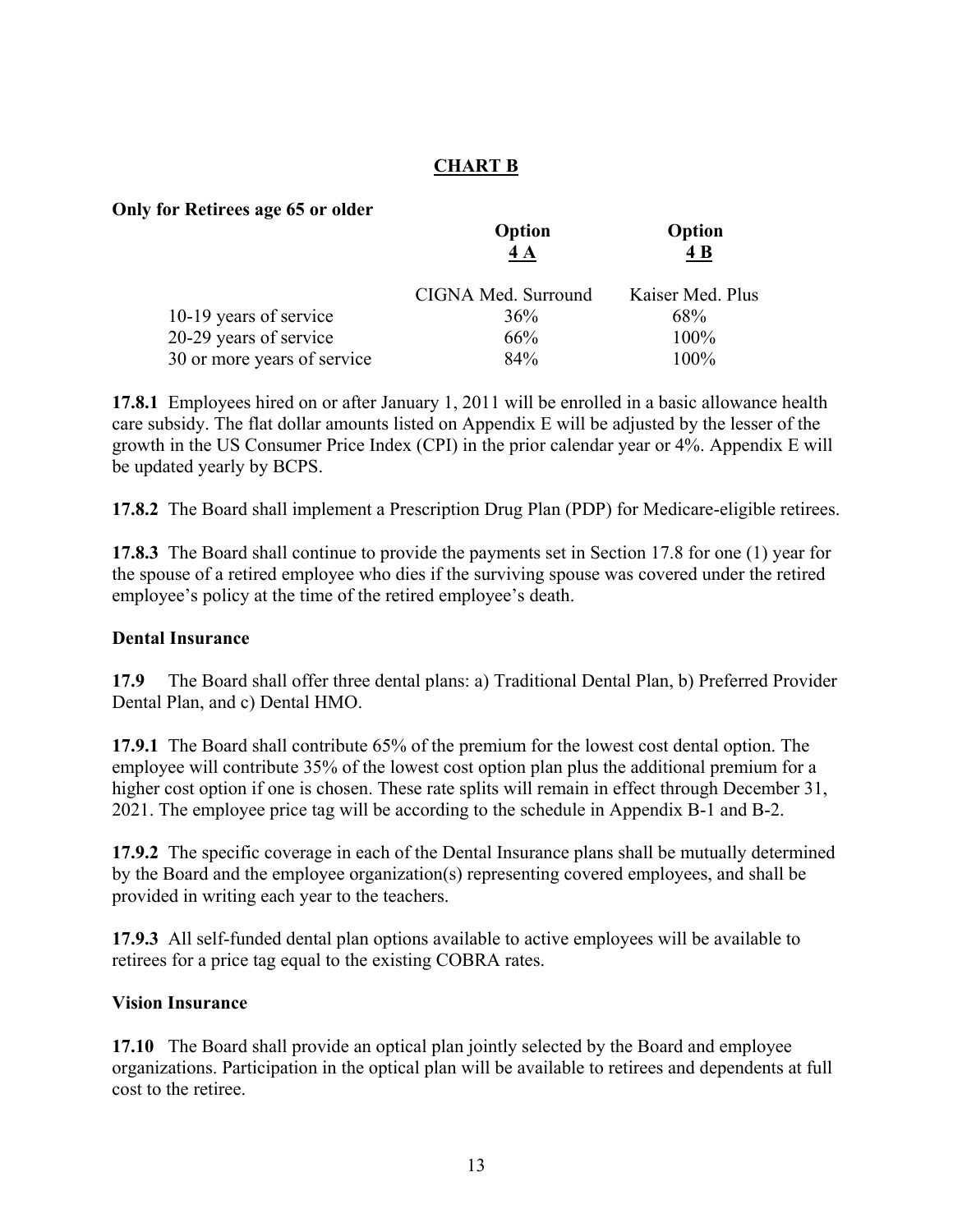#### **Insurance Plan Carriers**

**17.11** No change will be made in the carrier of any insurance plan identified in this Article unless the Association approves such change.

#### **Article XIX Ad Hoc Study Committees**

#### **Definitions**

**19.1** Matters which cannot be negotiated to finality without additional research and study may be referred to ad hoc committees of the negotiating teams appointed jointly by the two teams. These committees shall report to the negotiating teams in time for next scheduled negotiating session.

**19.3** The Board and the Association agree to examine the respective roles and responsibilities of Middle School Department Chairs and Team Leaders through an Ad Hoc Committee for the purpose of determining appropriate and consistent job descriptions for both positions. The results of this examination shall provide information and insight in order to determine appropriate Responsibility Factor remuneration levels for each of the respective positions. Selection of appointees shall be in accordance with Section 19.1 above.

#### **ARTICLE XXII Duration of the Agreement**

**22.1** The provisions of this Agreement shall be effective through June 30, 2019, except as indicated in the following. Unless the parties mutually agree to the contrary during negotiations, negotiable items will be as stated in the following.

**22.2** Effective July 1, 2016 (FY 17), all salary schedule steps contained in Appendix A will be increased by a 2% Cost of Living Allowance (COLA). Related provisions as stipulated throughout the Agreement will also be increased by the same percentage. For FY 17, salary schedule step increases shall be funded. In addition, there will be no furloughs or layoffs of bargaining unit employees during this fiscal year.

For the FY 18 Successor Agreement, negotiable items will be limited to three (3) articles selected by each respective party plus Chart B of 17.8 as a mutual opener, but excluding wages, and other rates of pay included in the Agreement. All other Article XVII provisions shall remain in effect as modified and agreed during negotiations for FY 17 through December 31, 2021.

**22.3** Effective July 1, 2017 (FY 18), all salary schedule steps contained in Appendix A will be increased by a 2% Cost of Living Allowance (COLA). Related provisions as stipulated throughout the Agreement will also be increased by the same percentage. Article XVII provisions in effect as of 12/31/17 shall be frozen and extended through 12/31/18, but subject to previous negotiations related to Chart B. For FY 18, salary schedule step increases shall be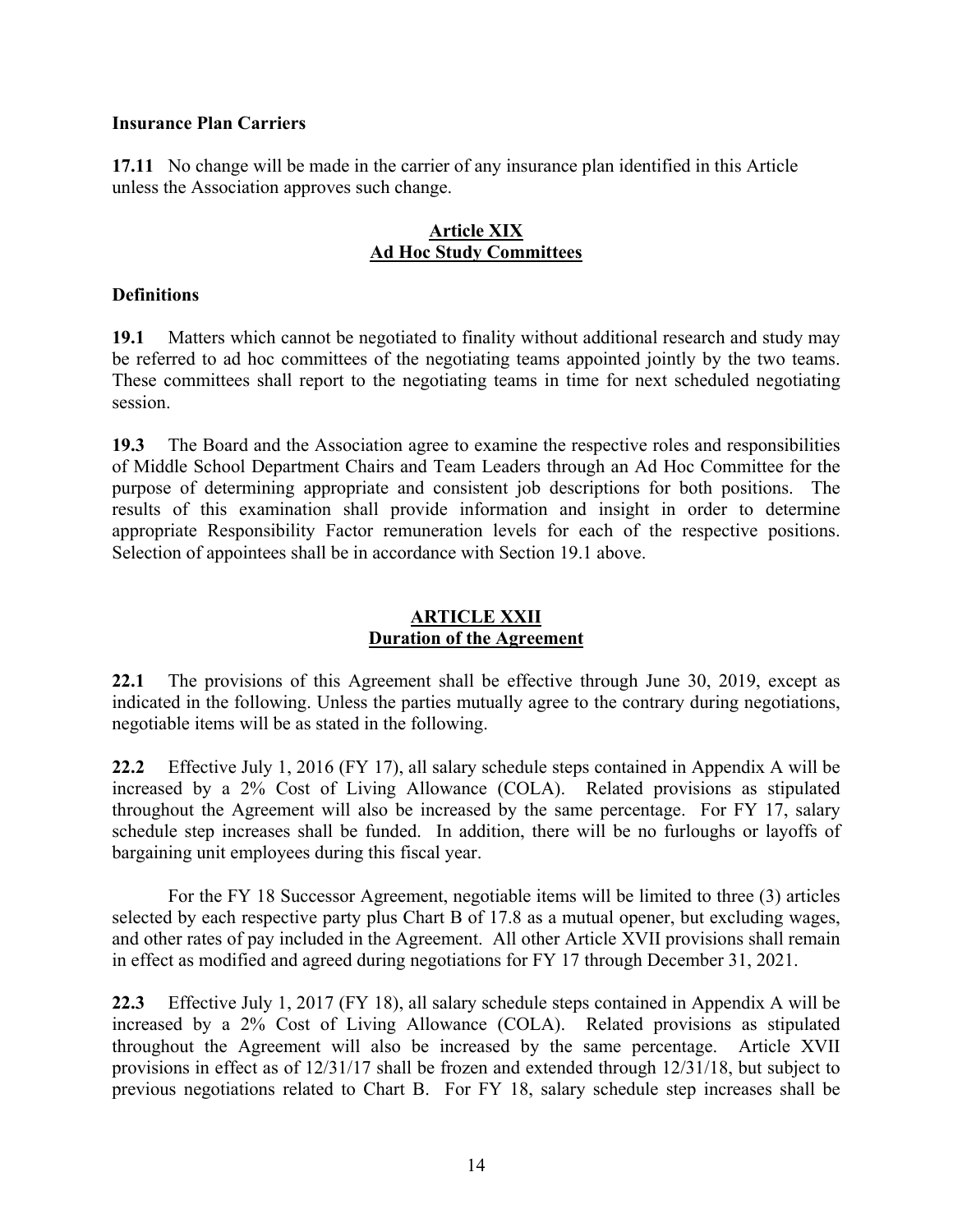funded. In addition, there will be no furloughs or layoffs of bargaining unit employees during this fiscal year.

For the FY 19 Successor Agreement, negotiable items will be limited to three (3) articles selected by each respective party, but excluding wages and other rates of pay included in the Agreement. Article XVII provisions shall remain in effect as modified and agreed during previous negotiations through December 31, 2021.

**22.4** Effective July 1, 2018 (FY 19), all salary schedule steps contained in Appendix A will be increased by a 2% Cost of Living Allowance (COLA). Related provisions as stipulated throughout the Agreement will also be increased by the same percentage. Article XVII provisions shall remain in effect as modified and agreed during previous negotiations through December 31, 2021. For FY 19, salary schedule step increases shall be funded. In addition, there will be no furloughs or layoffs of bargaining unit employees during this fiscal year.

For the FY 20 Successor Agreement, all existing articles will be open for negotiations, except Article XVII provisions as modified and agreed during previous negotiations which shall remain in effect through December 31, 2021.

Implementation of negotiated fiscal provisions each year of this Agreement is dependent upon appropriation of the necessary funds by the County Council of Baltimore County.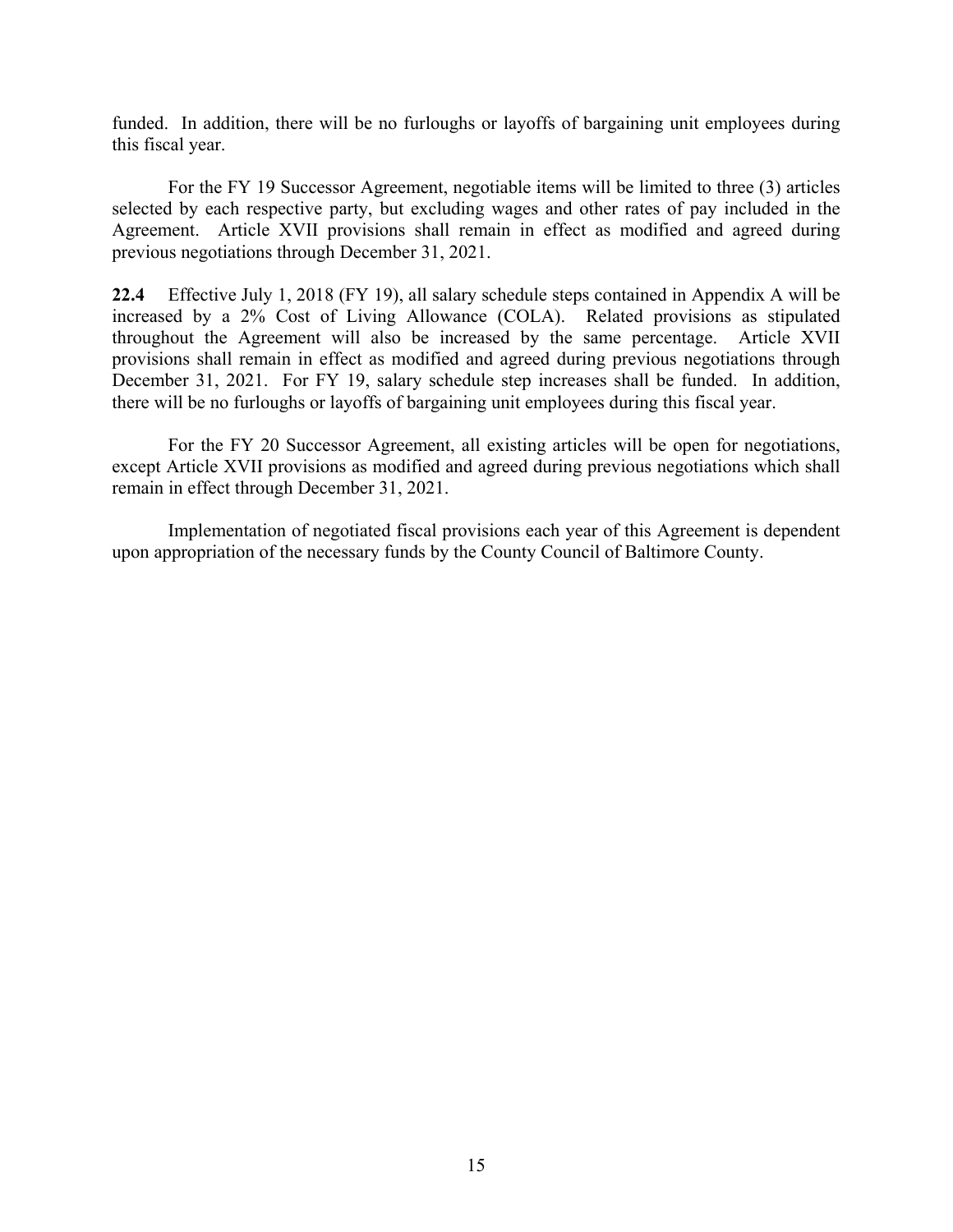### **Appendix A**



#### **BALTIMORE COUNTY PUBLIC SCHOOLS Salary Scale for 10-Month Exempt Employees Represented by TABCO, 2016-2017 Effective July 1, 2016**

*Divide the annual salary by 21.9 to obtain the biweekly salary* 

| <b>STEP</b> | <b>BA</b>     |               | <b>MA</b>     |               | <b>MA30</b>   |               | <b>MA60</b>   |               | <b>DOC</b>    |               |
|-------------|---------------|---------------|---------------|---------------|---------------|---------------|---------------|---------------|---------------|---------------|
|             | <b>Annual</b> | <b>Biwkly</b> | <b>Annual</b> | <b>Biwkly</b> | <b>Annual</b> | <b>Biwkly</b> | <b>Annual</b> | <b>Biwkly</b> | <b>Annual</b> | <b>Biwkly</b> |
| 01          | 46,053        | 2,102.88      | 47,139        | 2,152.47      | 49,367        | 2,254.20      | 50,648        | 2,312.69      | 51,762        | 2,363.56      |
| 02          | 46,412        | 2,119.27      | 47,846        | 2,184.75      | 50,108        | 2,288.04      | 51,407        | 2,347.35      | 52,538        | 2,399.00      |
| 03          | 47,109        | 2,151.10      | 48,684        | 2,223.01      | 50,985        | 2,328.08      | 52,307        | 2,388.45      | 53,457        | 2,440.96      |
| 04          | 47,934        | 2,188.77      | 49,535        | 2,261.87      | 51,877        | 2,368.81      | 53,223        | 2,430.27      | 54,394        | 2,483.74      |
| 05          | 48,772        | 2,227.03      | 50,403        | 2,301.51      | 52,785        | 2,410.27      | 54,155        | 2,472.83      | 55,345        | 2,527.17      |
| 06          | 49,504        | 2,260.46      | 51,663        | 2,359.04      | 54,105        | 2,470.55      | 55,508        | 2,534.61      | 56,729        | 2,590.37      |
| 07          | 50,247        | 2,294.38      | 53,213        | 2,429.82      | 55,729        | 2,544.70      | 57,174        | 2,610.68      | 58,431        | 2,668.08      |
| 08          | 51,001        | 2,328.81      | 55,022        | 2,512.42      | 57,623        | 2,631.19      | 59,118        | 2,699.45      | 60,418        | 2,758.81      |
| 09          | 51,766        | 2,363.74      | 56,948        | 2,600.37      | 59,639        | 2,723.24      | 61,188        | 2,793.97      | 62,532        | 2,855.34      |
| 10          | 52,542        | 2,399.18      | 58,941        | 2,691.37      | 61,726        | 2,818.54      | 63,330        | 2,891.78      | 64,720        | 2,955.25      |
| 11          | 52,542        | 2,399.18      | 61,003        | 2,785.53      | 63,887        | 2,917.21      | 65,546        | 2,992.97      | 66,985        | 3,058.68      |
| 12          | 52,542        | 2,399.18      | 62,986        | 2,876.07      | 65,962        | 3,011.96      | 67,677        | 3,090.27      | 69,163        | 3,158.13      |
| 13          | 52,542        | 2,399.18      | 65,034        | 2,969.59      | 68,106        | 3,109.86      | 69,876        | 3,190.68      | 71,411        | 3,260.78      |
| 14          | 52,542        | 2,399.18      | 67,148        | 3,066.12      | 70,320        | 3,210.96      | 72,147        | 3,294.38      | 73,732        | 3,366.76      |
| 15          | 52,542        | 2,399.18      | 68,323        | 3,119.77      | 71,550        | 3,267.12      | 73,409        | 3,352.01      | 75,022        | 3,425.66      |
| 16          | 52,542        | 2,399.18      | 69,519        | 3,174.38      | 72,801        | 3,324.25      | 74,695        | 3,410.73      | 76,334        | 3,485.57      |
| 17          | 52,542        | 2,399.18      | 70,735        | 3,229.91      | 74,075        | 3,382.42      | 76,001        | 3,470.37      | 77,670        | 3,546.58      |
| 18          | 52,542        | 2,399.18      | 71,973        | 3,286.44      | 75,371        | 3,441.60      | 77,331        | 3,531.10      | 79,029        | 3,608.63      |
| 19          | 52,542        | 2,399.18      | 73,233        | 3,343.97      | 76,691        | 3,501.87      | 78,685        | 3,592.92      | 80,412        | 3,671.78      |
| 20          | 52,542        | 2,399.18      | 74,515        | 3,402.51      | 78,033        | 3,563.15      | 80,061        | 3,655.75      | 81,819        | 3,736.03      |
| 21          | 52,542        | 2,399.18      | 75,632        | 3,453.52      | 79,204        | 3,616.62      | 81,261        | 3,710.55      | 83,046        | 3,792.05      |
| 22          | 52,542        | 2,399.18      | 76,767        | 3,505.34      | 80,391        | 3,670.82      | 82,481        | 3,766.26      | 84,292        | 3,848.95      |
| 23          | 52,542        | 2,399.18      | 77,919        | 3,557.95      | 81,597        | 3,725.89      | 83,719        | 3,822.79      | 85,557        | 3,906.71      |
| 24          | 52,542        | 2,399.18      | 79,088        | 3,611.32      | 82,821        | 3,781.78      | 84,974        | 3,880.09      | 86,840        | 3,965.30      |
| 25          | 52,542        | 2,399.18      | 80,274        | 3,665.48      | 84,063        | 3,838.49      | 86,249        | 3,938.31      | 88,142        | 4,024.75      |
| 26          | 52,542        | 2,399.18      | 81,478        | 3,720.46      | 85,324        | 3,896.07      | 87,543        | 3,997.40      | 89,465        | 4,085.16      |
| 27          | 52,542        | 2,399.18      | 83,107        | 3,794.84      | 87,030        | 3,973.97      | 89,294        | 4,077.35      | 91,254        | 4,166.85      |
| 28          | 52,542        | 2,399.18      | 84,769        | 3,870.73      | 88,771        | 4,053.47      | 91,079        | 4,158.86      | 93,079        | 4,250.18      |
| 29          | 52,542        | 2,399.18      | 86,464        | 3,948.13      | 90,546        | 4,134.52      | 92,901        | 4,242.05      | 94,941        | 4,335.21      |
| 30          | 52,542        | 2,399.18      | 88,193        | 4,027.08      | 92,358        | 4,217.26      | 94,759        | 4,326.89      | 96,840        | 4,421.92      |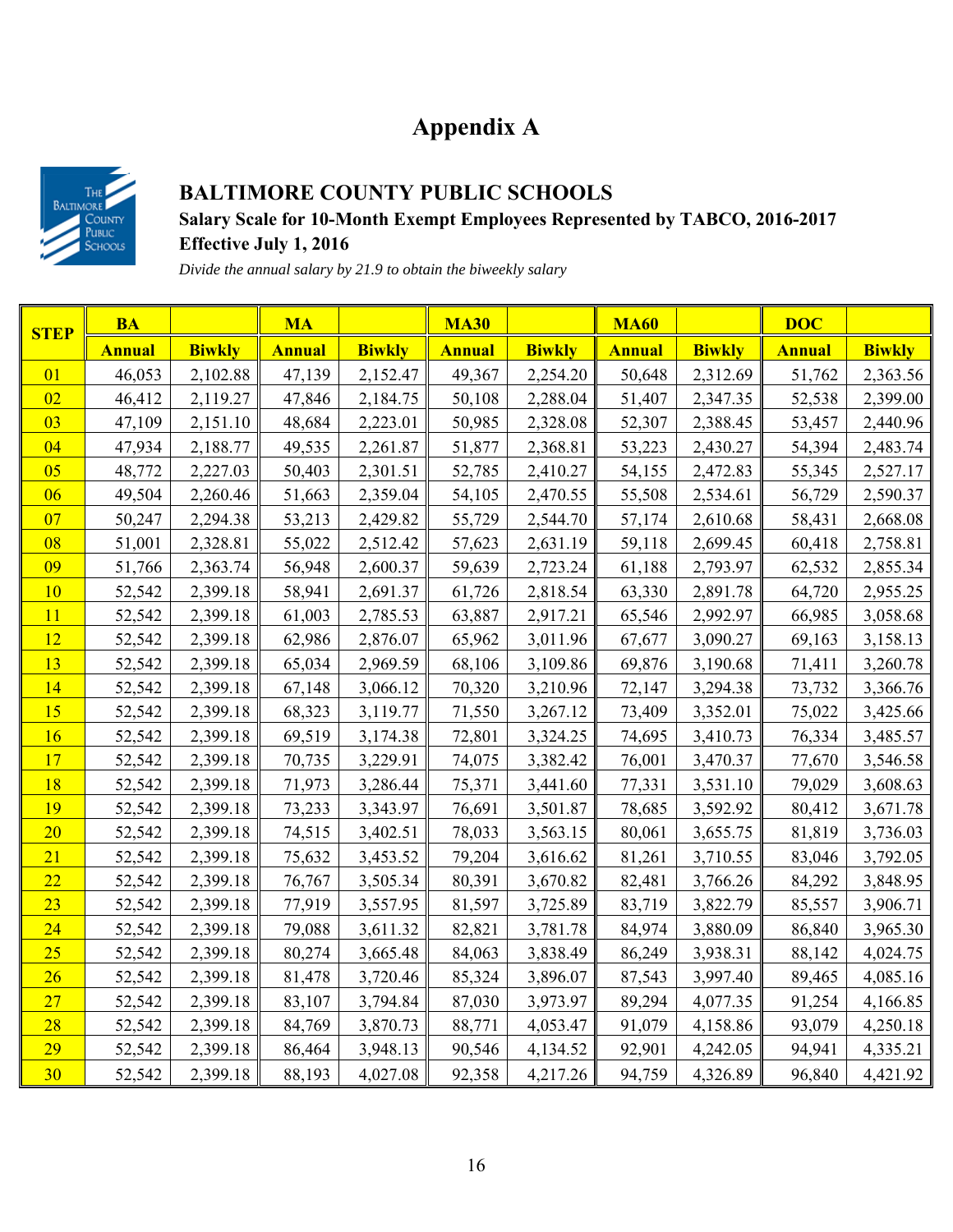### **APPENDIX A** (continued)



### **BALTIMORE COUNTY PUBLIC SCHOOLS**

#### **Salary Scale for 12-Month Exempt Employees Represented by TABCO, 2016-2017 Effective July 1, 2016**

*Divide the annual salary by 26.1 to obtain the biweekly salary* 

| <b>STEP</b> | <b>BA</b>     |               | <b>MA</b>     |               | <b>MA30</b>   |               | <b>MA60</b>   |               | <b>DOC</b>    |               |
|-------------|---------------|---------------|---------------|---------------|---------------|---------------|---------------|---------------|---------------|---------------|
|             | <b>Annual</b> | <b>Biwkly</b> | <b>Annual</b> | <b>Biwkly</b> | <b>Annual</b> | <b>Biwkly</b> | <b>Annual</b> | <b>Biwkly</b> | <b>Annual</b> | <b>Biwkly</b> |
| 01          | 53,883        | 2,064.48      | 55,153        | 2,113.14      | 57,760        | 2,213.03      | 59,258        | 2,270.42      | 60,561        | 2,320.34      |
| 02          | 54,302        | 2,080.54      | 55,980        | 2,144.83      | 58,626        | 2,246.21      | 60,146        | 2,304.44      | 61,469        | 2,355.13      |
| 03          | 55,117        | 2,111.76      | 56,960        | 2,182.38      | 59,652        | 2,285.52      | 61,199        | 2,344.79      | 62,545        | 2,396.36      |
| 04          | 56,083        | 2,148.77      | 57,956        | 2,220.54      | 60,696        | 2,325.52      | 62,270        | 2,385.82      | 63,641        | 2,438.35      |
| 05          | 57,064        | 2,186.36      | 58,972        | 2,259.46      | 61,759        | 2,366.25      | 63,361        | 2,427.62      | 64,754        | 2,481.00      |
| 06          | 57,920        | 2,219.16      | 60,446        | 2,315.94      | 63,302        | 2,425.36      | 64,944        | 2,488.28      | 66,373        | 2,543.03      |
| 07          | 58,790        | 2,252.49      | 62,260        | 2,385.44      | 65,202        | 2,498.16      | 66,894        | 2,562.99      | 68,363        | 2,619.27      |
| 08          | 59,671        | 2,286.25      | 64,375        | 2,466.48      | 67,419        | 2,583.10      | 69,168        | 2,650.11      | 70,689        | 2,708.39      |
| 09          | 60,567        | 2,320.57      | 66,628        | 2,552.80      | 69,778        | 2,673.49      | 71,590        | 2,742.91      | 73,163        | 2,803.18      |
| 10          | 61,474        | 2,355.33      | 68,960        | 2,642.15      | 72,220        | 2,767.05      | 74,096        | 2,838.93      | 75,723        | 2,901.26      |
| 11          | 61,474        | 2,355.33      | 71,373        | 2,734.60      | 74,748        | 2,863.91      | 76,689        | 2,938.28      | 78,373        | 3,002.80      |
| 12          | 61,474        | 2,355.33      | 73,694        | 2,823.52      | 77,176        | 2,956.93      | 79,183        | 3,033.83      | 80,921        | 3,100.42      |
| 13          | 61,474        | 2,355.33      | 76,090        | 2,915.33      | 79,684        | 3,053.03      | 81,755        | 3,132.38      | 83,551        | 3,201.19      |
| 14          | 61,474        | 2,355.33      | 78,562        | 3,010.04      | 82,274        | 3,152.26      | 84,411        | 3,234.14      | 86,267        | 3,305.25      |
| 15          | 61,474        | 2,355.33      | 79,937        | 3,062.72      | 83,713        | 3,207.39      | 85,889        | 3,290.77      | 87,776        | 3,363.07      |
| 16          | 61,474        | 2,355.33      | 81,338        | 3,116.40      | 85,178        | 3,263.52      | 87,393        | 3,348.39      | 89,310        | 3,421.84      |
| 17          | 61,474        | 2,355.33      | 82,760        | 3,170.88      | 86,668        | 3,320.61      | 88,922        | 3,406.97      | 90,874        | 3,481.76      |
| 18          | 61,474        | 2,355.33      | 84,209        | 3,226.40      | 88,184        | 3,378.70      | 90,478        | 3,466.59      | 92,463        | 3,542.64      |
| 19          | 61,474        | 2,355.33      | 85,682        | 3,282.84      | 89,728        | 3,437.85      | 92,061        | 3,527.24      | 94,082        | 3,604.67      |
| 20          | 61,474        | 2,355.33      | 87,182        | 3,340.31      | 91,299        | 3,498.05      | 93,671        | 3,588.93      | 95,729        | 3,667.78      |
| 21          | 61,474        | 2,355.33      | 88,489        | 3,390.38      | 92,669        | 3,550.54      | 95,076        | 3,642.76      | 97,164        | 3,722.76      |
| 22          | 61,474        | 2,355.33      | 89,818        | 3,441.30      | 94,058        | 3,603.75      | 96,503        | 3,697.43      | 98,622        | 3,778.62      |
| 23          | 61,474        | 2,355.33      | 91,165        | 3,492.91      | 95,468        | 3,657.78      | 97,951        | 3,752.91      | 100,101       | 3,835.29      |
| 24          | 61,474        | 2,355.33      | 92,532        | 3,545.29      | 96,900        | 3,712.64      | 99,419        | 3,809.16      | 101,602       | 3,892.80      |
| 25          | 61,474        | 2,355.33      | 93,921        | 3,598.51      | 98,355        | 3,768.39      | 100,912       | 3,866.36      | 103,126       | 3,951.19      |
| 26          | 61,474        | 2,355.33      | 95,329        | 3,652.45      | 99,829        | 3,824.87      | 102,424       | 3,924.29      | 104,674       | 4,010.50      |
| 27          | 61,474        | 2,355.33      | 97,235        | 3,725.48      | 101,826       | 3,901.38      | 104,474       | 4,002.84      | 106,767       | 4,090.69      |
| 28          | 61,474        | 2,355.33      | 99,180        | 3,800.00      | 103,862       | 3,979.39      | 106,562       | 4,082.84      | 108,902       | 4,172.49      |
| 29          | 61,474        | 2,355.33      | 101,164       | 3,876.02      | 105,939       | 4,058.97      | 108,693       | 4,164.48      | 111,080       | 4,255.94      |
| 30          | 61,474        | 2,355.33      | 103,186       | 3,953.49      | 108,059       | 4,140.19      | 110,868       | 4,247.82      | 113,303       | 4,341.11      |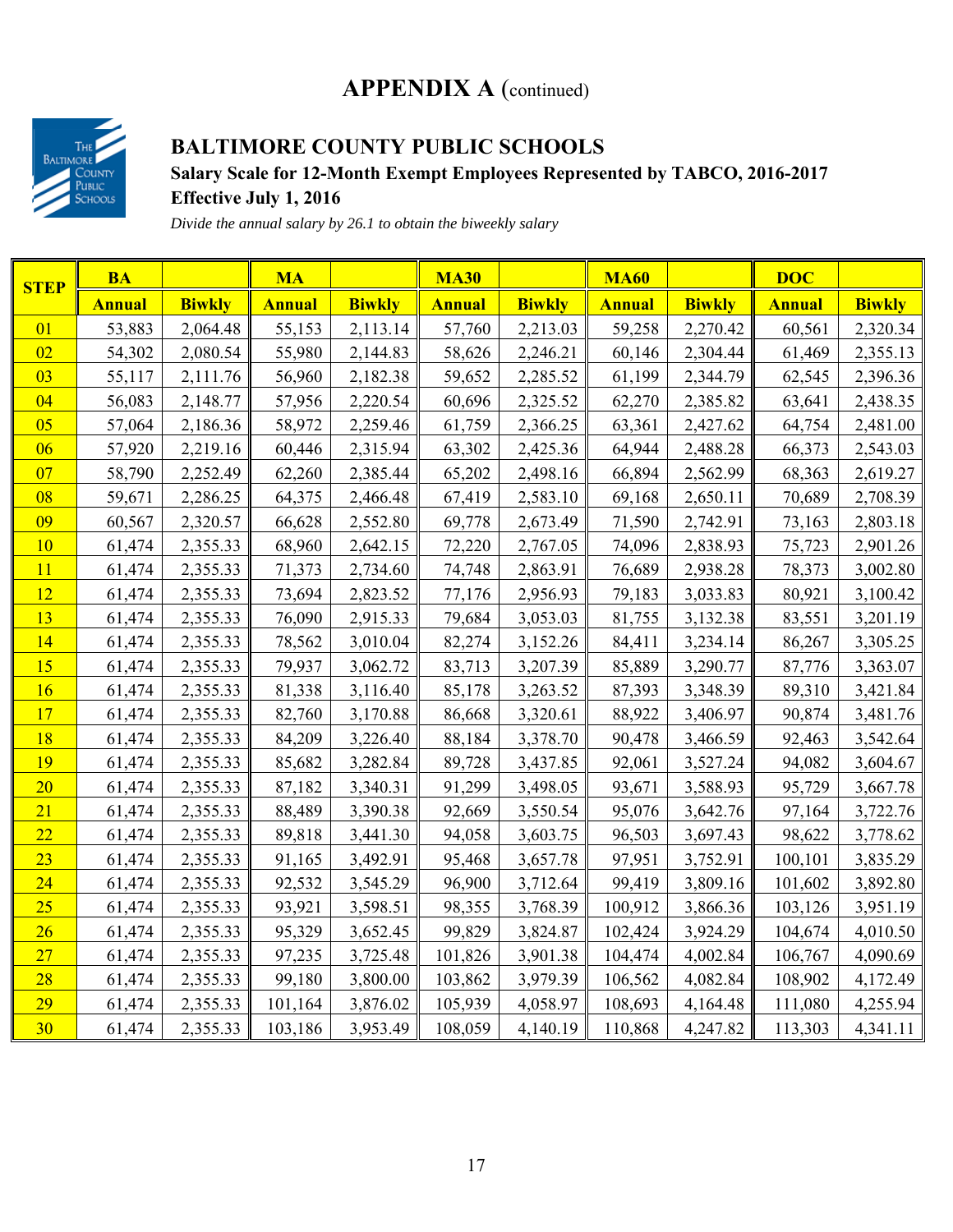#### **Appendix B-1**

## Medical, Dental, and Vision Deductions for Full-Time Employees<br>Hired On or Before December 31, 2012<br>Effective 1/1/2016 - 12/31/2016

|                                               | <b>Total Premium</b><br>or Equivalent | <b>Board Annual</b><br><b>Share</b> | <b>Your Annual</b><br><b>Share</b> | Your bi-weekly<br>Deduction * |
|-----------------------------------------------|---------------------------------------|-------------------------------------|------------------------------------|-------------------------------|
| <b>MEDICAL INSURANCE **</b>                   |                                       |                                     |                                    |                               |
| CIGNA OAPIN (In Network)                      |                                       |                                     |                                    |                               |
| Individual                                    | \$7,380.24                            | \$6,347.01                          | \$1,033.23                         | \$51.66                       |
| Parent/Child                                  | 14,622.48                             | 12,575.33                           | 2,047.15                           | 102.36                        |
| <b>Two Adults</b>                             | 17,612.04                             | 15,146.35                           | 2,465.69                           | 123.28                        |
| Family                                        | 19,857.00                             | 17,077.02                           | 2,779.98                           | 139.00                        |
| CIGNA OAP (In/Out Network)                    |                                       |                                     |                                    |                               |
| Individual                                    | \$8,331.84                            | \$6,748.79                          | \$1,583.05                         | \$79.15                       |
| Parent/Child                                  | 16,507.56                             | 13,371.12                           | 3,136.44                           | 156.82                        |
| <b>Two Adults</b>                             | 19,882.44                             | 16,104.78                           | 3,777.66                           | 188.88                        |
| Family                                        | 22,416.72                             | 18,157.54                           | 4,259.18                           | 212.96                        |
| <b>Kaiser Permanente HMO</b>                  |                                       |                                     |                                    |                               |
| Individual                                    | \$7,896.00                            | \$6,790.56                          | \$1,105.44                         | \$55.27                       |
| Parent/Child(ren)                             | 15,643.68                             | 13,453.56                           | 2,190.12                           | 109.51                        |
| <b>Two Adults</b>                             | 18,842.28                             | 16,204.36                           | 2,637.92                           | 131.90                        |
| Family                                        | 21,244.32                             | 18,270.12                           | 2,974.20                           | 148.71                        |
| <b>DENTAL INSURANCE **</b>                    |                                       |                                     |                                    |                               |
| <b>CareFirst Regional Dental PPO</b>          |                                       |                                     |                                    |                               |
| Individual                                    | \$300.24                              | \$195.16                            | \$105.08                           | \$5.25                        |
| Parent/Child or Two Adults                    | 650.52                                | 422.84                              | 227.68                             | 11.38                         |
| Family                                        | 986.28                                | 641.08                              | 345.20                             | 17.26                         |
| <b>CareFirst Regional Dental Traditional</b>  |                                       |                                     |                                    |                               |
| Individual                                    | \$340.20                              | \$195.16                            | \$145.04                           | \$7.25                        |
| Parent/Child or Two Adults                    | 713.40                                | 422.84                              | 290.56                             | 14.53                         |
| Family                                        | 1,198.32                              | 641.08                              | 557.24                             | 27.86                         |
| <b>CIGNA Dental DHMO</b>                      |                                       |                                     |                                    |                               |
| Individual                                    | \$494.04                              | \$195.16                            | \$298.88                           | \$14.94                       |
| Parent/Child(ren) or Two Adults               | 947.04                                | 422.84                              | 524.20                             | 26.21                         |
| Family                                        | 1, 423.68                             | 641.08                              | 782.60                             | 39.13                         |
| <b>VISION INSURANCE</b>                       |                                       |                                     |                                    |                               |
| <b>CareFirst Davis Vision</b>                 |                                       |                                     |                                    |                               |
| Individual (Free if FTE is .5 or greater)     | \$26.28                               | \$26.28                             | \$-                                | \$-                           |
| Family (includes Parent/Child and Two Adults) | 101.16                                | 26.28                               | 74.88                              | 3.74                          |

\*All employee benefits deductions are based upon 20 pay periods \*\*Domestic Partner benefits may be subject to imputed income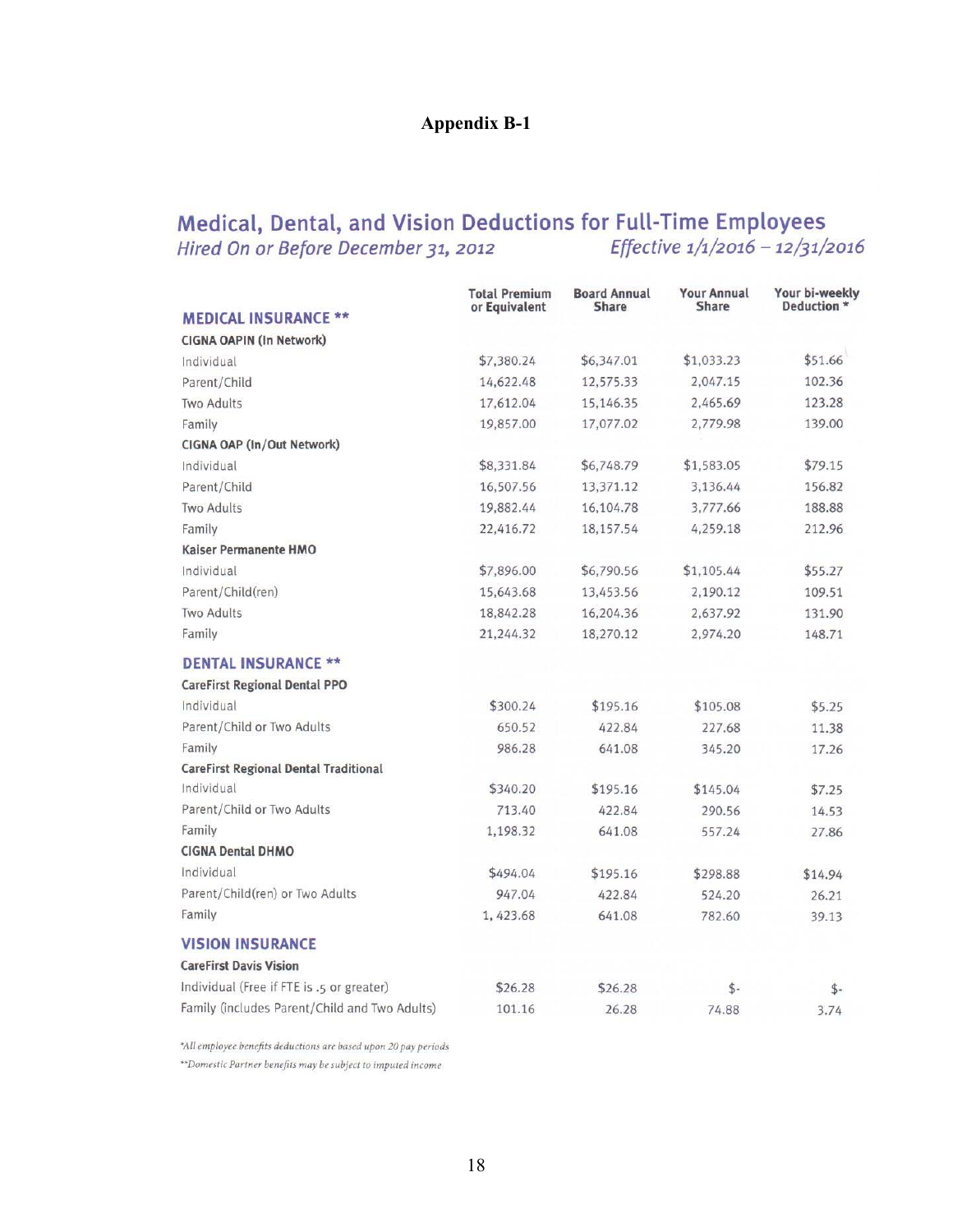## Medical, Dental, and Vision Deductions for Full-Time Employees<br>Hired On or After January 1, 2013<br>Effective 1/1/2016 - 12/31/2016

| <b>MEDICAL INSURANCE **</b>                   | <b>Total Premium</b><br>or Equivalent | <b>Board Annual</b><br><b>Share</b> | <b>Your Annual</b><br><b>Share</b> | Your bi-weekly<br>Deduction * |
|-----------------------------------------------|---------------------------------------|-------------------------------------|------------------------------------|-------------------------------|
| <b>CIGNA OAPIN (In Network)</b>               |                                       |                                     |                                    |                               |
| Individual                                    | \$7,380.24                            | \$6,273.20                          | \$1,107.04                         | \$55.35                       |
| Parent/Child                                  | 14,622.48                             | 12,429.11                           | 2,193.37                           | 109.67                        |
| <b>Two Adults</b>                             | 17,612.04                             | 14,970.23                           | 2,641.81                           | 132.09                        |
| Family                                        | 19,857.00                             | 16,878.45                           | 2,978.55                           | 148.93                        |
| CIGNA OAP (In/Out Network)                    |                                       |                                     |                                    |                               |
| Individual                                    | \$8,331.84                            | \$6,665.47                          | \$1,666.37                         | \$83.32                       |
| Parent/Child                                  | 16,507.56                             | 13,206.05                           | 3,301.51                           | 165.08                        |
| <b>Two Adults</b>                             | 19,882.44                             | 15,905.95                           | 3,976.49                           | 198.82                        |
| Family                                        | 22,416.72                             | 17,933.38                           | 4,483.34                           | 224.17                        |
| <b>Kaiser Permanente HMO</b>                  |                                       |                                     |                                    |                               |
| Individual                                    | \$7,896.00                            | \$6,711,60                          | \$1,184,40                         | \$59.22                       |
| Parent/Child(ren)                             | 15,643.68                             | 13,297.13                           | 2,346.55                           | 117.33                        |
| <b>Two Adults</b>                             | 18,842.28                             | 16,015.94                           | 2,826.34                           | 141.32                        |
| Family                                        | 21,244.32                             | 18,057.67                           | 3,186.65                           | 159.33                        |
| <b>DENTAL INSURANCE **</b>                    |                                       |                                     |                                    |                               |
| <b>CareFirst Regional Dental PPO</b>          |                                       |                                     |                                    |                               |
| Individual                                    | \$300.24                              | \$195.16                            | \$105.08                           | \$5.25                        |
| Parent/Child or Two Adults                    | 650.52                                | 422.84                              | 227.68                             | 11.38                         |
| Family                                        | 986.28                                | 641.08                              | 345.20                             | 17.26                         |
| <b>CareFirst Regional Dental Traditional</b>  |                                       |                                     |                                    |                               |
| Individual                                    | \$340.20                              | \$195.16                            | \$145.04                           | \$7.25                        |
| Parent/Child or Two Adults                    | 713.40                                | 422.84                              | 290.56                             | 14.53                         |
| Family                                        | 1,198.32                              | 641.08                              | 557.24                             | 27.86                         |
| <b>CIGNA Dental DHMO</b>                      |                                       |                                     |                                    |                               |
| Individual                                    | \$494.04                              | \$195.16                            | \$298.88                           | \$14.94                       |
| Parent/Child(ren) or Two Adults               | 947.04                                | 422.84                              | 524.20                             | 26.21                         |
| Family                                        | 1,423.68                              | 641.08                              | 782.60                             | 39.13                         |
| <b>VISION INSURANCE</b>                       |                                       |                                     |                                    |                               |
| <b>CareFirst Davis Vision</b>                 |                                       |                                     |                                    |                               |
| Individual (Free if FTE is .5 or greater)     | \$26.28                               | \$26.28                             | $$-$                               | $S-$                          |
| Family (includes Parent/Child and Two Adults) | 101.16                                | 26.28                               | 74.88                              | 3.74                          |

\*All employee benefits deductions are based upon 20 pay periods  $\mbox{\sc ``Domestic Partner benefits may be subject to imputed income}$ 

 $\alpha$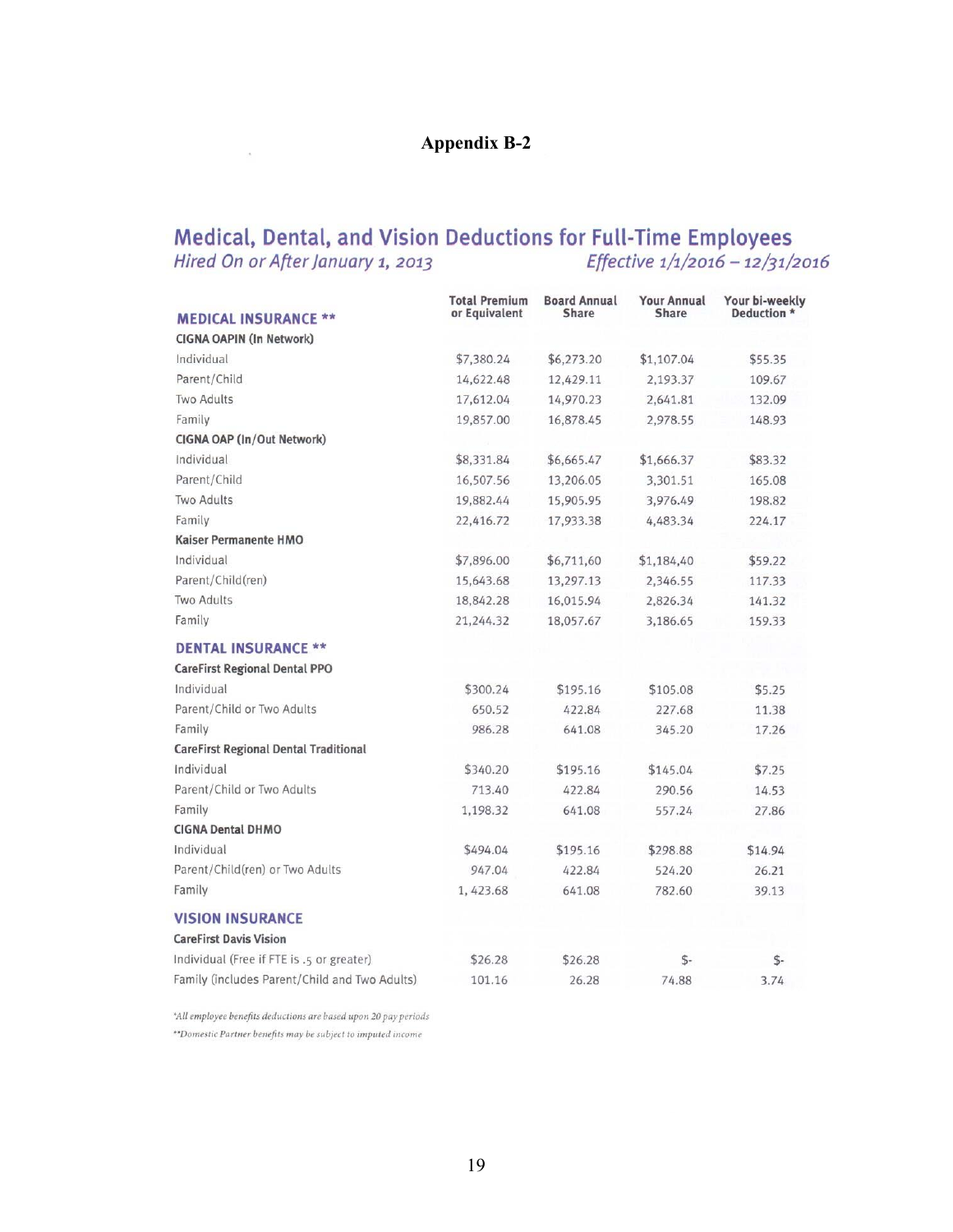#### **APPENDIX D EXTRA COMPENSATION Effective July 1, 2016**

#### **STUDENT ACTIVITIES \$1003** \$2005 \$2005 \$3004

Art Club Black Saga Charitable Services Club (e.g. Key Club, Rotoract, Red Cross, Linus, etc.)\*\* Chess Class Advisor - Freshman Class Advisor – Sophomore DestiNation ImagiNation\*\* Drama – Theater Production-Elementary Drama Club Foreign Language Club (e.g. Chinese, French, Spanish, Sign Language etc.) Future Business Leaders of America (FBLA) – Middle School Future Educators' Association Health Occupation Students of America (HOSA) Instrumental Music\*\*++ Its' Academic LGBT Related Groups Literary Magazine Math Counts Math 24 Challenge Math, Engineering, and Science Achievement (MESA) Mock Trial Model United Nations National Honor Societies of America - Elementary++ Quiz Bowl Robotics - Elementary School Store Student Council – Elementary Student Service Learning\*\* Students Against Destructive Decisions (SADD)

Broadcast Production Facilitator\*\* Charitable Services Club (e.g. Key Club, Rotoract, Red Cross, Linus, etc.)\*\* Class Advisor – Junior Dance\*\* DestiNation ImagiNation\*\* Distributive Education Clubs of America (DECA) Drama – Technical Theater Drama – Theater Productions - Secondary \*\* Forensics\*\* Future Business Leaders of America (FBLA) – High School\*\* Green School/Environmental Club\*\* Instrumental Music\*\*++ Intramurals National Honor Societies of America - Secondary++ Newspaper\*\* Robotics - Secondary\*\* School Annual/Yearbook – Elementary Skills USA\*\* Student Council – Middle School Student Service Learning\*\* Supervised Occupational Exploration Program (SOEP) Vocal Music\*\*

Broadcast Production Facilitator\*\* Charitable Services Club (e.g. Key Club, Rotoract, Red Cross, Linus,  $etc.$ <sup>\*\*</sup> Class Advisor - Senior Dance\*\* Drama – Theater Productions – Secondary \*\* Forensics\*\* Future Business Leaders of America (FBLA) – High School\*\* Future Farmers of America (FFA) Green School/Environmental Club\*\* Instrumental Music\*\*++ Junior Reserve Officer Training Corps (JROTC) Newspaper\*\* Robotics - Secondary\*\* School Annual/Yearbook – Secondary Skills USA\*\* Student Council – High School Vocal Music\*\*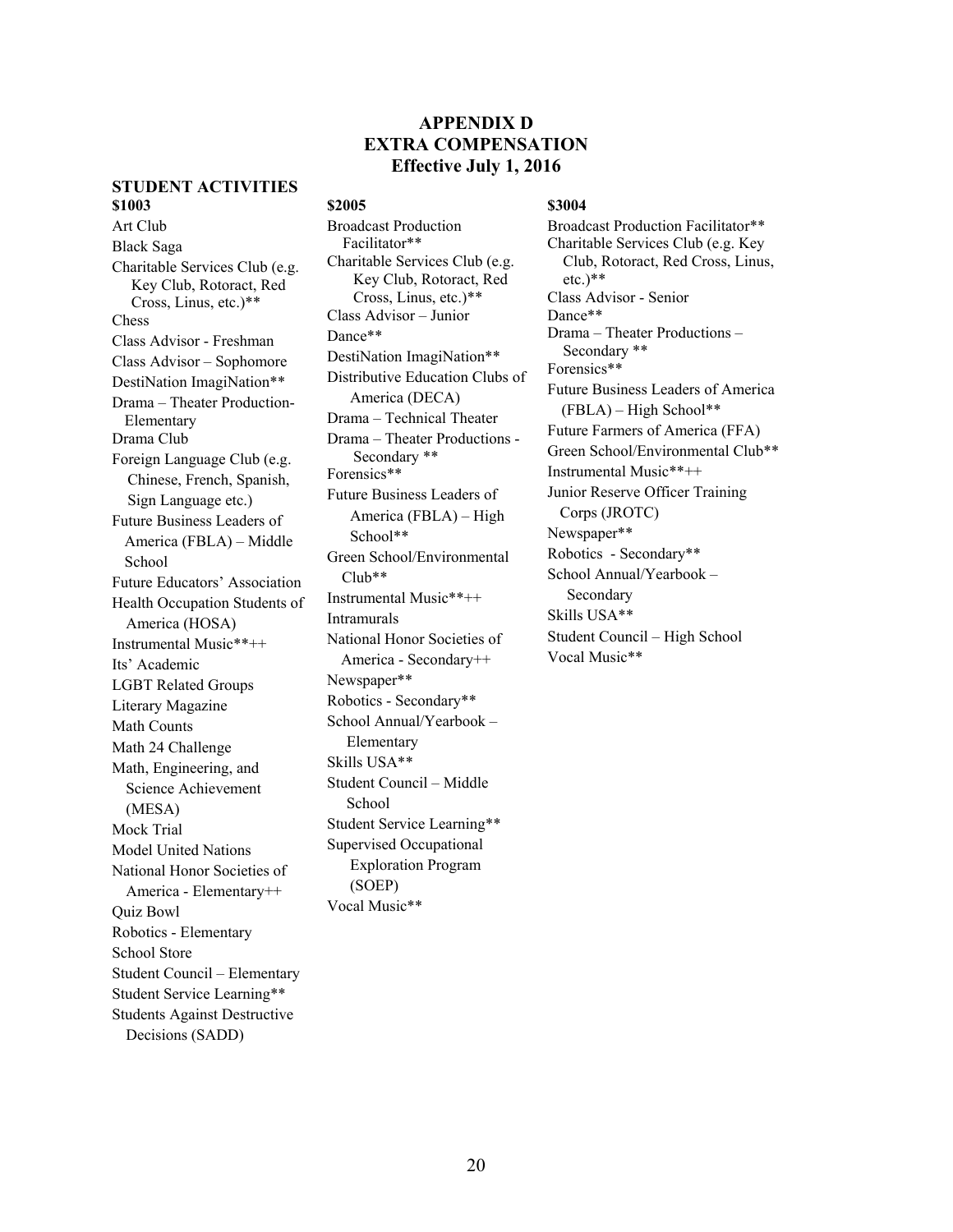#### **OTHER ACTIVITIES**

| \$1003                                                                                                                    | \$2005                                                                                                                                                   | \$3004                                                                                                                                                     |
|---------------------------------------------------------------------------------------------------------------------------|----------------------------------------------------------------------------------------------------------------------------------------------------------|------------------------------------------------------------------------------------------------------------------------------------------------------------|
| Art Show Coordinator<br>Science Fair Coordinator**<br>Science, Technology,<br>Engineering, and Math Fair<br>Coordinator** | Graduation Coordinator –<br>High School<br>Green School Coordinator<br>Magnet Program Site<br>Coordinator - Elementary<br>Scholastic Aptitude Test (SAT) | Advanced Placement (AP)<br>Coordinator<br>Advancement Via Individual<br>Determination Coordinator (AVID)<br>Magnet Program Site Coordinator -<br>Secondary |
| Technology Liaison**<br>Webmaster**                                                                                       | Coordinator<br>Science Fair Coordinator**                                                                                                                | School Coordinator for Student<br>Mentoring                                                                                                                |
|                                                                                                                           | Science, Technology,<br>Engineering, and Math Fair<br>Coordinator**<br>Technology Liaison**                                                              | Technology Liaison**                                                                                                                                       |

\*\*These activities are listed in more than one category, depending upon the scope of the responsibility and activity.

++Additional information is located within Article XVI.

Webmaster\*\*

Dependent upon the scope of responsibility and level of student participation in the activity, a school may have, with assistant superintendent approval, up to two (2) sponsors at a single level or combination of levels who are each paid a full stipend.

#### **INTERSCHOLASTICS – Varsity Head Coach\***

| \$2005                     | \$3004                          | \$3481            |
|----------------------------|---------------------------------|-------------------|
| Allied Sports (per season) | Athletic Directors (per season) | Volleyball        |
| Cheerleading (Spring)      | <b>Baseball</b>                 |                   |
| Middle School Coaches      | Certified Athletic Trainer (per | \$3720            |
|                            | season)                         | Indoor Track      |
|                            | Cheerleading (Winter)           |                   |
| \$2432                     | Field Hockey                    |                   |
| <b>Badminton</b>           | Lacrosse                        | \$4579            |
| Cheerleading (Fall)        | Soccer                          | <b>Basketball</b> |
| <b>Cross Country</b>       | Softball                        | Wrestling         |
| Golf                       | <b>Tennis</b>                   |                   |
|                            | Track & Field                   | \$5152            |
|                            |                                 | Football          |

\*JV Coach receives 80% and Assistant Coach receives 55% of the compensation listed for the Head Coach. The junior varsity coach becomes assistant varsity coach at the end of the junior varsity season.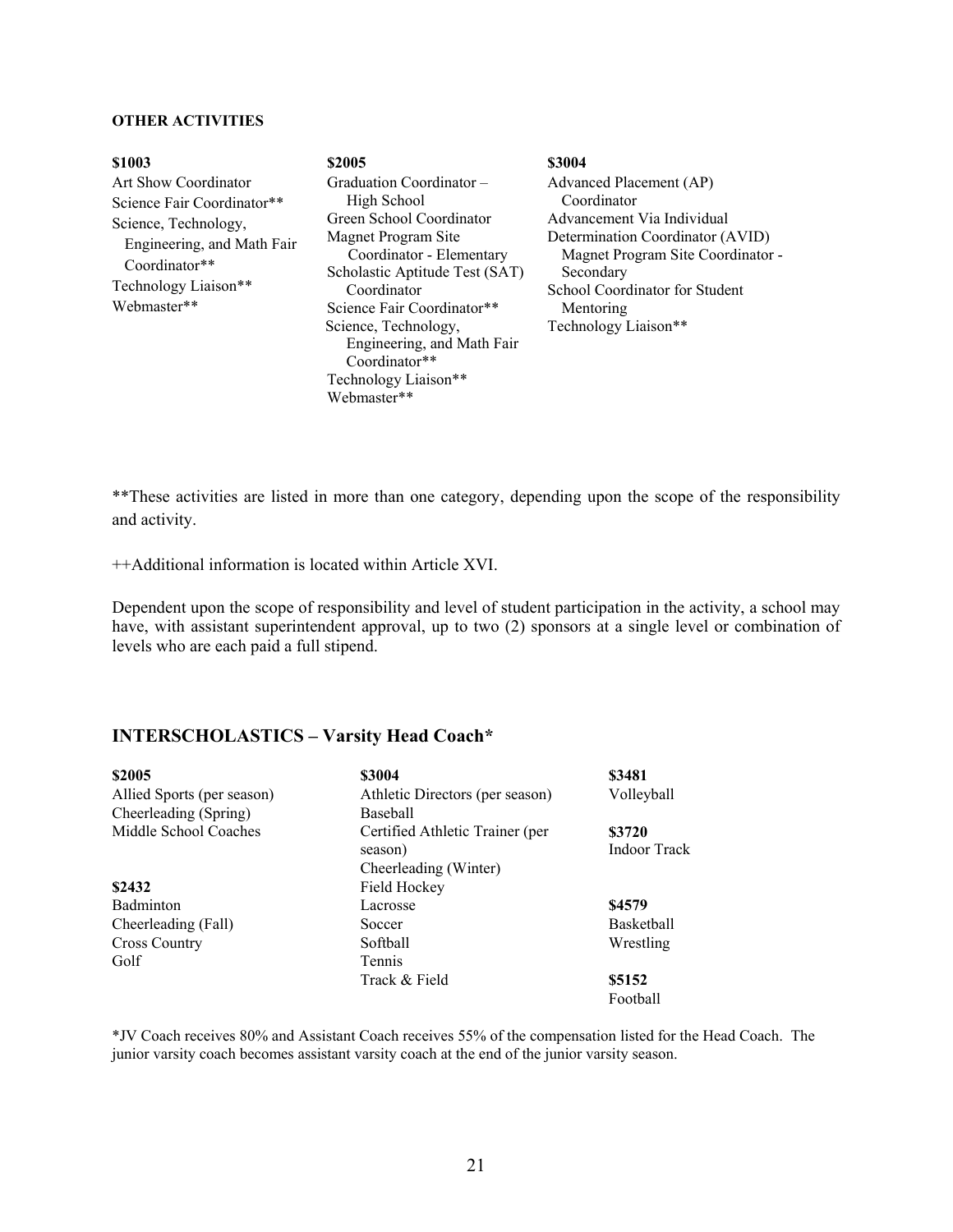#### **APPENDIX E**

#### **RETIREMENT HEALTH PLAN ALLOWANCE FOR BCPS EMPLOYEES HIRED ON OR AFTER JANUARY 1, 2011**

#### **Original Base Amounts**

#### **PRE-MEDICARE RETIREES MEDICARE RETIREES**

|                |                | Base Allowance per Years of Service | <b>Base Allowance per Years or Service</b> |                  |  |
|----------------|----------------|-------------------------------------|--------------------------------------------|------------------|--|
|                | \$150.00       | \$225.00                            | \$100.00                                   | \$150.00         |  |
| Yrs. Of        | <b>Retiree</b> | Retiree &                           | <b>Retiree</b>                             | Retiree &        |  |
| <u>Service</u> |                | <b>Dependent</b>                    |                                            | <b>Dependent</b> |  |
| 10             | \$1,500.00     | \$2,250.00                          | \$1,000.00                                 | \$1,500.00       |  |
| 11             | \$1,650.00     | \$2,475.00                          | \$1,100.00                                 | \$1,650.00       |  |
| 12             | \$1,800.00     | \$2,700.00                          | \$1,200.00                                 | \$1,800.00       |  |
| 13             | \$1,950.00     | \$2,925.00                          | \$1,300.00                                 | \$1,950.00       |  |
| 14             | \$2,100.00     | \$3,150.00                          | \$1,400.00                                 | \$2,100.00       |  |
| 15             | \$2,250.00     | \$3,375.00                          | \$1,500.00                                 | \$2,250.00       |  |
| 16             | \$2,400.00     | \$3,600.00                          | \$1,600.00                                 | \$2,400.00       |  |
| 17             | \$2,550.00     | \$3,825.00                          | \$1,700.00                                 | \$2,550.00       |  |
| 18             | \$2,700.00     | \$4,050.00                          | \$1,800.00                                 | \$2,700.00       |  |
| 19             | \$2,850.00     | \$4,275.00                          | \$1,900.00                                 | \$2,850.00       |  |
| 20             | \$3,000.00     | \$4,500.00                          | \$2,000.00                                 | \$3,000.00       |  |
| 21             | \$3,150.00     | \$4.725.00                          | \$2,100.00                                 | \$3,150.00       |  |
| 22             | \$3,300.00     | \$4,950.00                          | \$2,200.00                                 | \$3,300.00       |  |
| 23             | \$3,450.00     | \$5,175.00                          | \$2,300.00                                 | \$3,450.00       |  |
| 24             | \$3,600.00     | \$5,400.00                          | \$2,400.00                                 | \$3,600.00       |  |
| 25             | \$3,750.00     | \$5,625.00                          | \$2,500.00                                 | \$3,750.00       |  |
| 26             | \$3,900.00     | \$5,850.00                          | \$2,600.00                                 | \$3,900.00       |  |
| 27             | \$4,050.00     | \$6,075.00                          | \$2,700.00                                 | \$4,050.00       |  |
| 28             | \$4,200.00     | \$6,300.00                          | \$2,800.00                                 | \$4,200.00       |  |
| 29             | \$4,350.00     | \$6,525.00                          | \$2,900.00                                 | \$4,350.00       |  |
| 30             | \$4,500.00     | \$6,750.00                          | \$3,000.00                                 | \$4,500.00       |  |
| 31             | \$4,650.00     | \$6,975.00                          | \$3,100.00                                 | \$4,650.00       |  |
| 32             | \$4,800.00     | \$7,200.00                          | \$3,200.00                                 | \$4,800.00       |  |
| 33             | \$4,950.00     | \$7,425.00                          | \$3,300.00                                 | \$4,950.00       |  |
| 34             | \$5,100.00     | \$7,650.00                          | \$3,400.00                                 | \$5,100.00       |  |
| 35             | \$5,250.00     | \$7,875.00                          | \$3,500.00                                 | \$5,250.00       |  |

#### **Beginning in FY 09, flat dollar amounts will be adjusted by the lesser of the growth in the US Consumer Price Index (CPI) in the prior year or 4%.**

| FY 2009 Adjustment (Calendar Year 2007 CPI) | 2.85%    |
|---------------------------------------------|----------|
| FY 2010 Adjustment (Calendar Year 2008 CPI) | 3.84%    |
| FY 2011 Adjustment (Calendar Year 2009 CPI) | $-0.36%$ |
| FY 2012 Adjustment (Calendar Year 2010 CPI) | 1.64%    |
| FY 2013 Adjustment (Calendar Year 2011 CPI) | 3.16%    |
| FY 2014 Adjustment (Calendar Year 2012 CPI) | 2.05%    |
| FY 2015 Adjustment (Calendar Year 2013 CPI) | 1.47%    |
| FY 2016 Adjustment (Calendar Year 2014 CPI) | 1.62%    |
| FY 2017 Adjustment (Calendar Year 2015 CPI) | 0.12%    |
|                                             |          |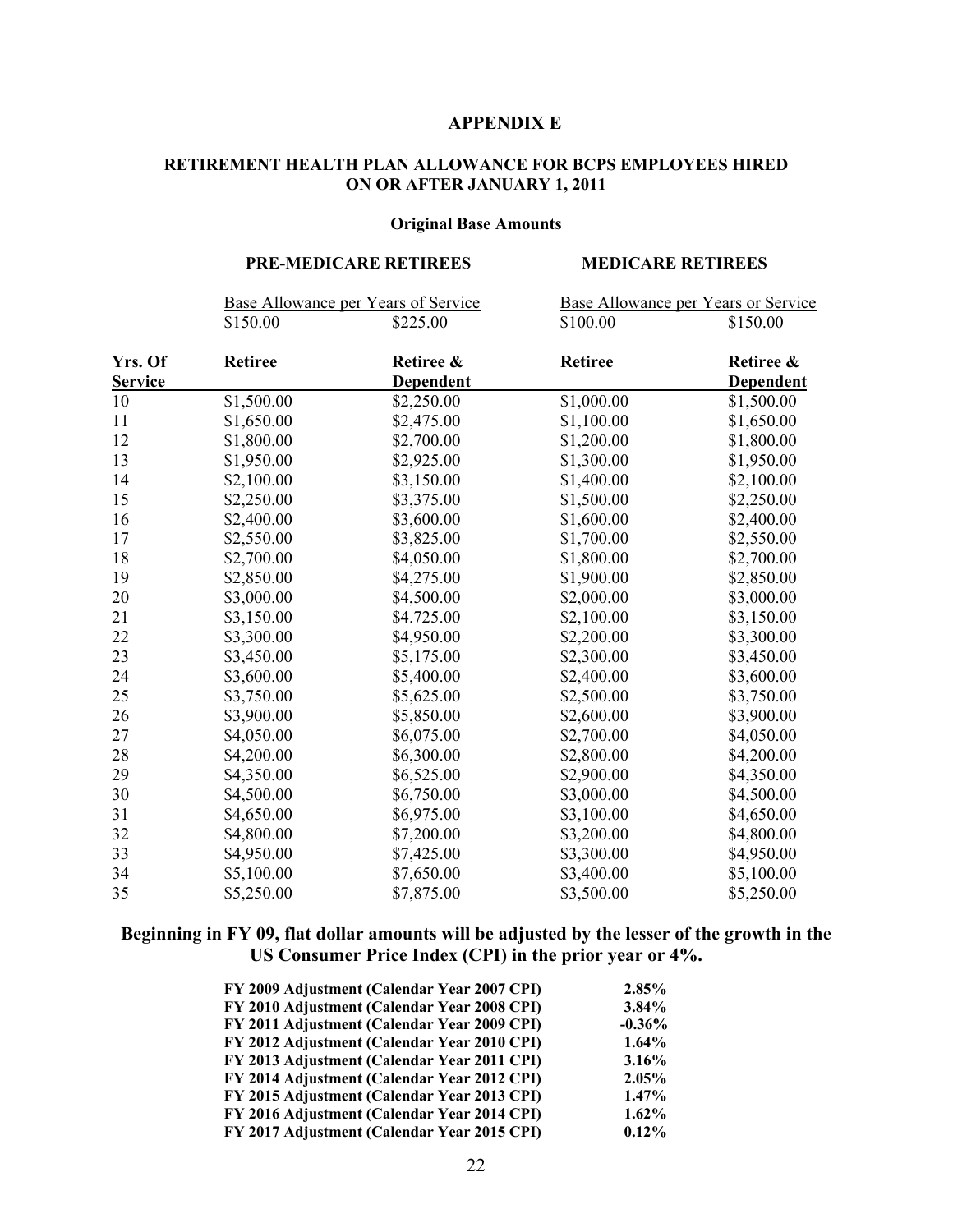#### **APPENDIX G**

#### **ARTICLE XIII - Observation, Evaluation and Files**

**13.1** The Superintendent's designees have the responsibility for coordinating the appraisal process. He or she should involve the appropriate members of the appraisal team. The appraisal system is a formative process for the purpose of professional growth. A collegial relationship should be established among the appraisal team members and the teacher in order to facilitate the process and ensure teacher participation.

**13.1.1** The appraisal team shall be comprised of the principal and assistant principal as qualified observers. Department chairs, Team Leaders and Department of Academics Resource Teachers may provide support as content area specialists.

**13.1.2** During school years 2015-2016 & 2016-2017, related service providers, school nurses, school psychologists, school counselors, secondary library media specialists, and social workers will begin the three year cycle of the performance assessment system and will not participate in the Peer Assistance and Review (PAR) Program.

**13.1.3** Teachers assigned as a Consulting Teacher (CT), a Students and Teachers Accessing Tomorrow (S.T.A.T.) Teacher, or a Resource Teacher shall be evaluated and rated annually and will not participate in the Peer Assistance and Review (PAR) Program. In the event a CT, S.T.A.T. Teacher, or Resource Teacher returns to a different position within the TABCO bargaining unit, they shall be considered priority transfers and shall be considered at least effective when making placement decisions and will be in the summative year of the three year assessment system.

#### **Observation Procedures**

**13.2** All observations of the performance of employees within the teacher bargaining unit shall be conducted openly and with the full knowledge of the employee involved.

**13.3** A teacher may be videoed for professional development purposes as long as:

- (a) the observation to be videoed is scheduled and approved in writing by the teacher in advance;
- (b) the video does not become a part of the teacher's personnel file;
- (c) the use of the video is strictly limited to improving the teacher's effectiveness in the classroom;
- (d) parental privacy preference opt-out forms for telecommunications and intellectual property shall be reviewed in advance to determine student participation;
- (e) the video is deleted upon completion of its use in providing coaching/professional development of the teacher.

**13.3.1** Use of the video for any purpose other than the aforementioned requires the written permission of the teacher.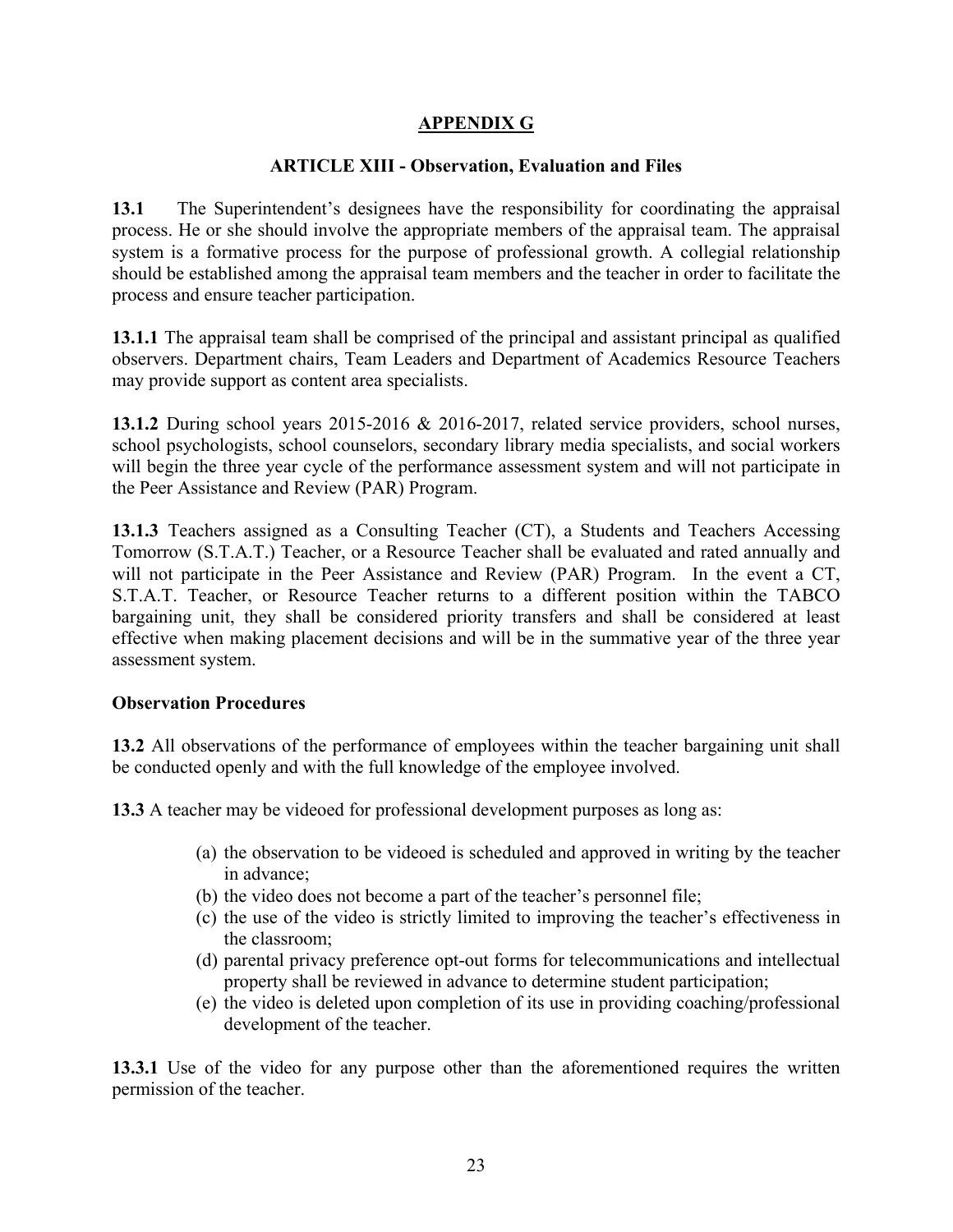**13.3.2** No teacher shall receive adverse comments from any observer in the presence of pupils, parents, other non-supervisory employees or at public gatherings.

#### **Observations for Probationary and Ineffective Teachers:**

**13.4** In addition to the procedures in Sections 13.1 through 13.3.2, the following observation procedures shall apply to probationary teachers and tenured teachers who have received an ineffective rating:

**13.4.1** Observe at least twice each semester on reasonably spaced occasions.

**13.4.2** Observe by two different qualified observers each semester.

**13.4.3** Observation reports and conferences shall be aimed at professional growth and be used for advising the individual of strengths and weaknesses, including suggestions for improvement.

**13.4.4** If a duplicate lesson plan is required for the observers, at least two-duty days notice is required.

**13.4.5** If a teacher requests a third observation within seven duty days after receiving written suggestions pertaining to a second observation, an evaluation form will not be completed until the third supervisory visit has been made. Whenever possible, the principal will grant a teacher's request that the third visit include BCPS personnel with qualifications or experience unique to the instructional or therapeutic situation being observed.

**13.4.6** Following all observations a conference will be held within three duty days. The written Observation Report will be given to the teacher within seven (7) duty days of the conference.

**13.4.7** Classroom observations will last at least thirty minutes, unless the instructional activity requires less time.

**13.4.8** Observations shall be rated highly effective, effective, developing or ineffective.

**13.4.9** Peer Assistance and Review (PAR) Consulting Teachers (CT) will be assigned to all new teachers with no prior teaching experience and tenured teachers rated ineffective on the qualitative measures at the end of the previous school year and recommended by the PAR Panel.

#### **Evaluations for Probationary and Ineffective Teachers:**

**13.5** The Superintendent's designees have the responsibility for evaluating the effectiveness of teachers. The following evaluation procedures shall apply to probationary teachers and tenured teachers who have received an ineffective rating.

**13.5.1** A formal evaluation, including a conference, shall be made at least once each semester.

**13.5.2** The feedback shall be based on the assessments reached by more than one qualified observer.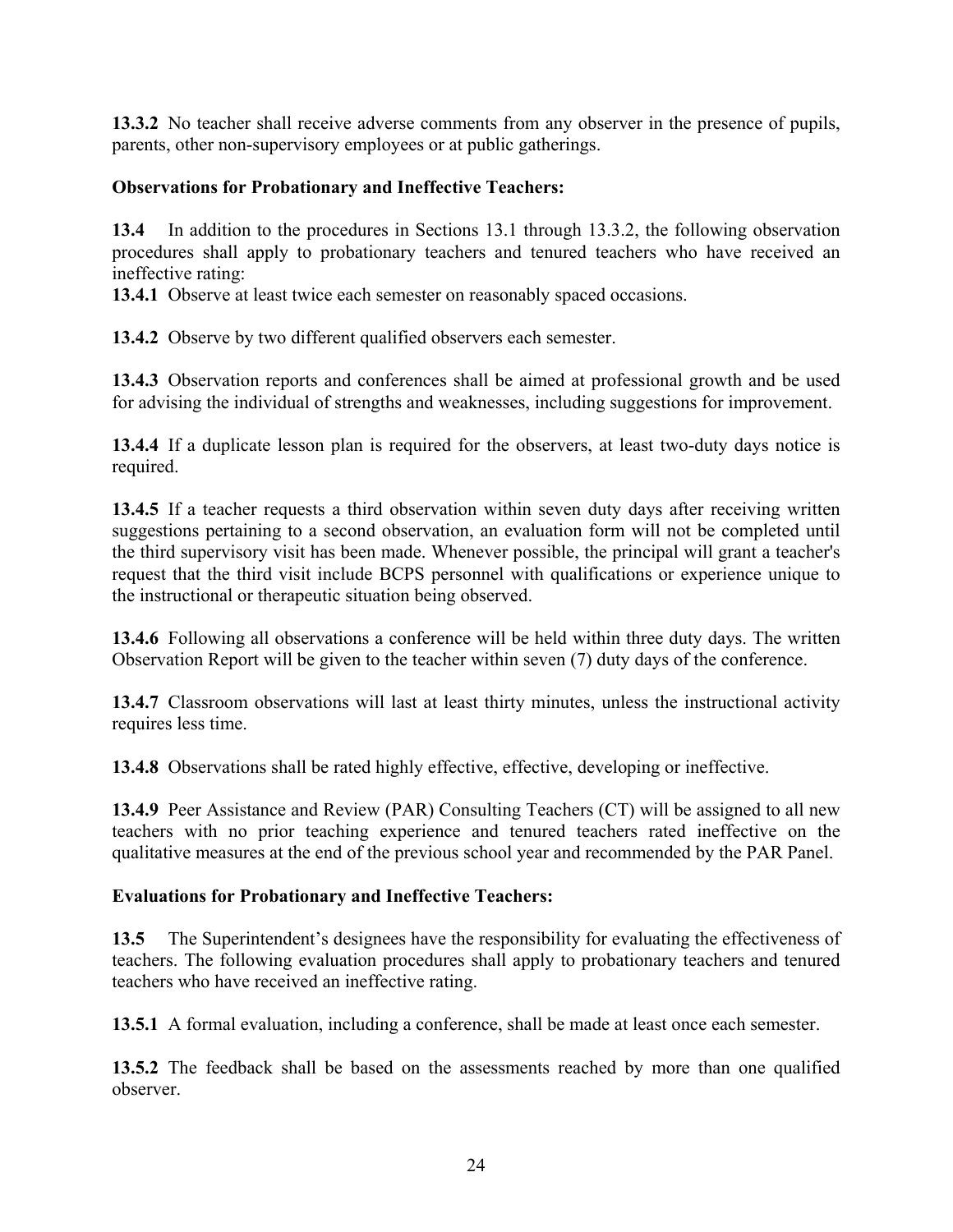**13.5.3** No teacher shall receive a less than effective rating without having received written suggestions for improvement in the areas of weakness and having been given both the opportunity and reasonable time to show improvement as indicated by the appraisal team.

**13.5.3.1** If an Individualized Teacher Assistance Plan is implemented, the countywide standardized form shall be used.

**13.5.4** If an evaluation shows a teacher needing improvement (regardless of final evaluation rating), comments relating to the areas needing improvement shall be included on or with the countywide standardized evaluation form.

**13.5.5** Teachers shall be given a copy of the evaluation report and have the opportunity to discuss it with the evaluator. The teacher has three duty days to sign and return the document (employee signature does not indicate agreement with contents). Teachers have the right to make written responses and have them included in personnel files.

**13.5.6** Whenever possible, an overall evaluation rating may not be lower than the previous rating unless the teacher has received advance warning of possible reduction and both the opportunity and sufficient time to show improvement as indicated by the appraisal team.

**13.5.7** Teachers shall be given the name and specific complaint of any person who complains about the teacher, within a reasonable period of time, if the complaint is to be given any consideration in the teacher's evaluation.

**13.5.8** No adverse evaluation of any teacher by any administrator can be completed and filed unless the teacher shall have been observed on at least two (2) reasonably spaced occasions.

**13.5.9** Evaluations for probationary teachers in their first two years shall be rated highly effective, effective, developing or ineffective. Evaluations for probationary teachers in their third year and ineffective tenured teachers shall be rated highly effective, effective or ineffective.

**13.5.10** Final evaluations shall be completed and given to the teacher no later than four duty days prior to the last duty day of the year.

**13.5.10.1** If a teacher is unable to complete the evaluation process in their summative year due to repeated and/or extended absences, the school year in which the teacher returns, will become the teacher's summative year. Observations completed during the teacher's original summative year will be incorporated into the new summative year's evaluative process.

**13.5.11** Any adverse evaluation of a teacher's performance may be subject to the grievance procedures, but only on the grounds of arbitrariness, discrimination, or failure to follow procedures.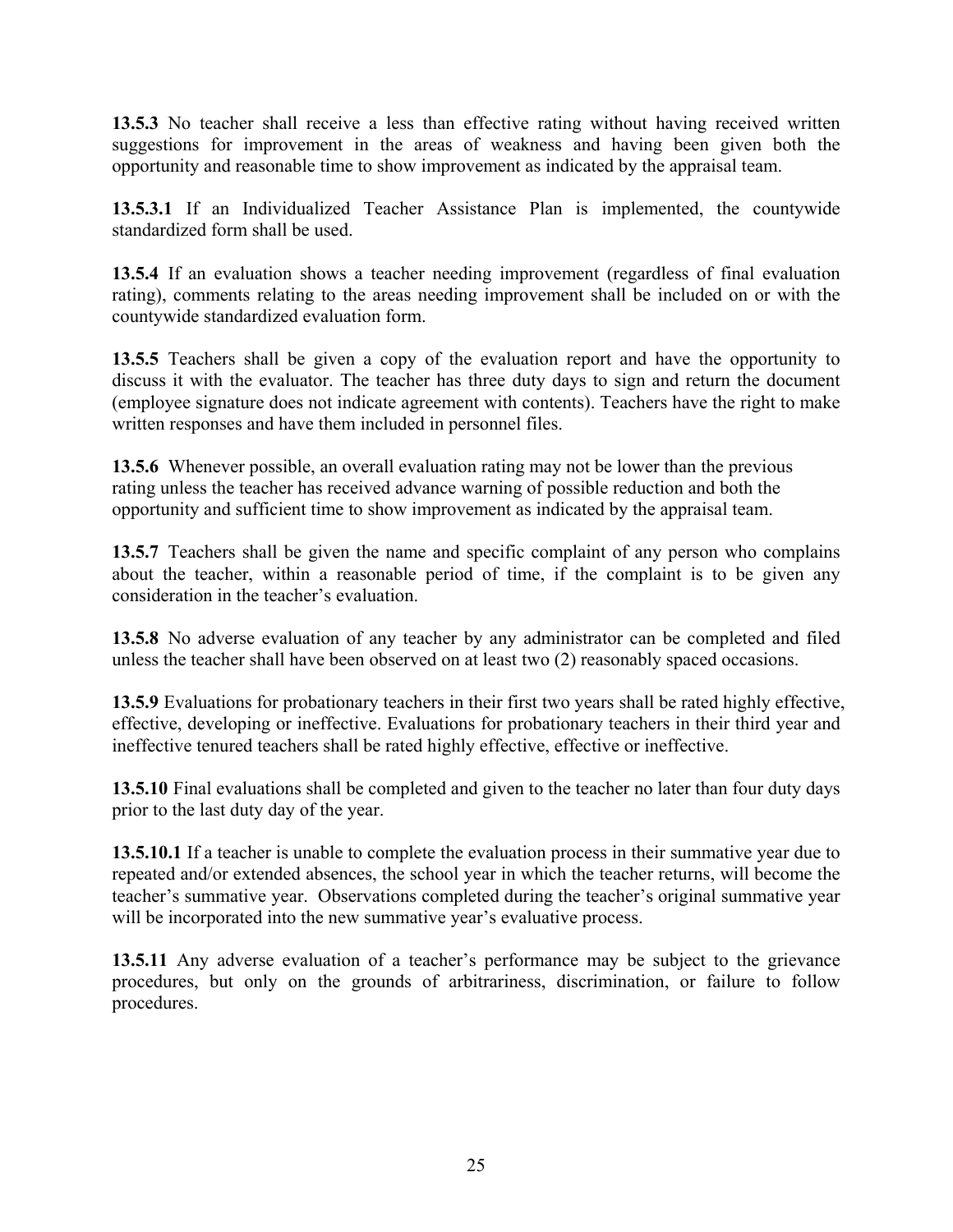#### **Observations Related To Tenured Teachers – Formative Years:**

#### **Effective or Highly Effective Performance – Formative Years**

**13.6** In addition to the procedures in Sections 13.1 through 13.3.2, the following observation procedures shall apply to tenured teachers who have received at least an effective rating in their summative year and who are now in a formative year:

**13.6.1** Observe once during each formative year.

**13.6.2** The classroom observation will last at least thirty (30) minutes, unless the instructional activity requires less time or the observer deems the lesson is at least effective.

**13.6.3** If a duplicate lesson plan is required for the observer, at least two (2) duty days notice is required.

**13.6.4** An observation report and conference shall be aimed at professional growth and be used for advising the individual of strengths and weaknesses, including suggestions for improvement.

**13.6.5** In formative years one and two, tenured teachers will receive one observation. The components of each domain shall be rated highly effective, effective, developing, or ineffective, but no overall rating shall be given for the observation.

**13.6.6** Following all observations a conference will be held within three (3) duty days. The written Observation Report will be given to the teacher within seven (7) duty days of the conference.

#### **Ineffective Performance – Formative Years:**

**13.6.7** In the event that the performance of a tenured teacher on the components of the qualitative measures is observed to be ineffective during a formative year, a principal may recommend that a teacher's formative year be converted to a summative one by completing the following sequence of steps:

1. The teacher shall have been observed to be ineffective on two reasonably spaced occasions by two different qualified observers;

2. Pre-observation conferences shall have occurred and post-observation conferences shall have been conducted within three (3) duty days of the observations. The Observation Report forms shall have been given to the teacher summarizing strengths and needs from the lessons within seven (7) duty days from the post-observation conference;

3. A teacher may request a third observation within three (3) duty days of receiving the written Observation Report. Whenever possible, the principal will grant a teacher's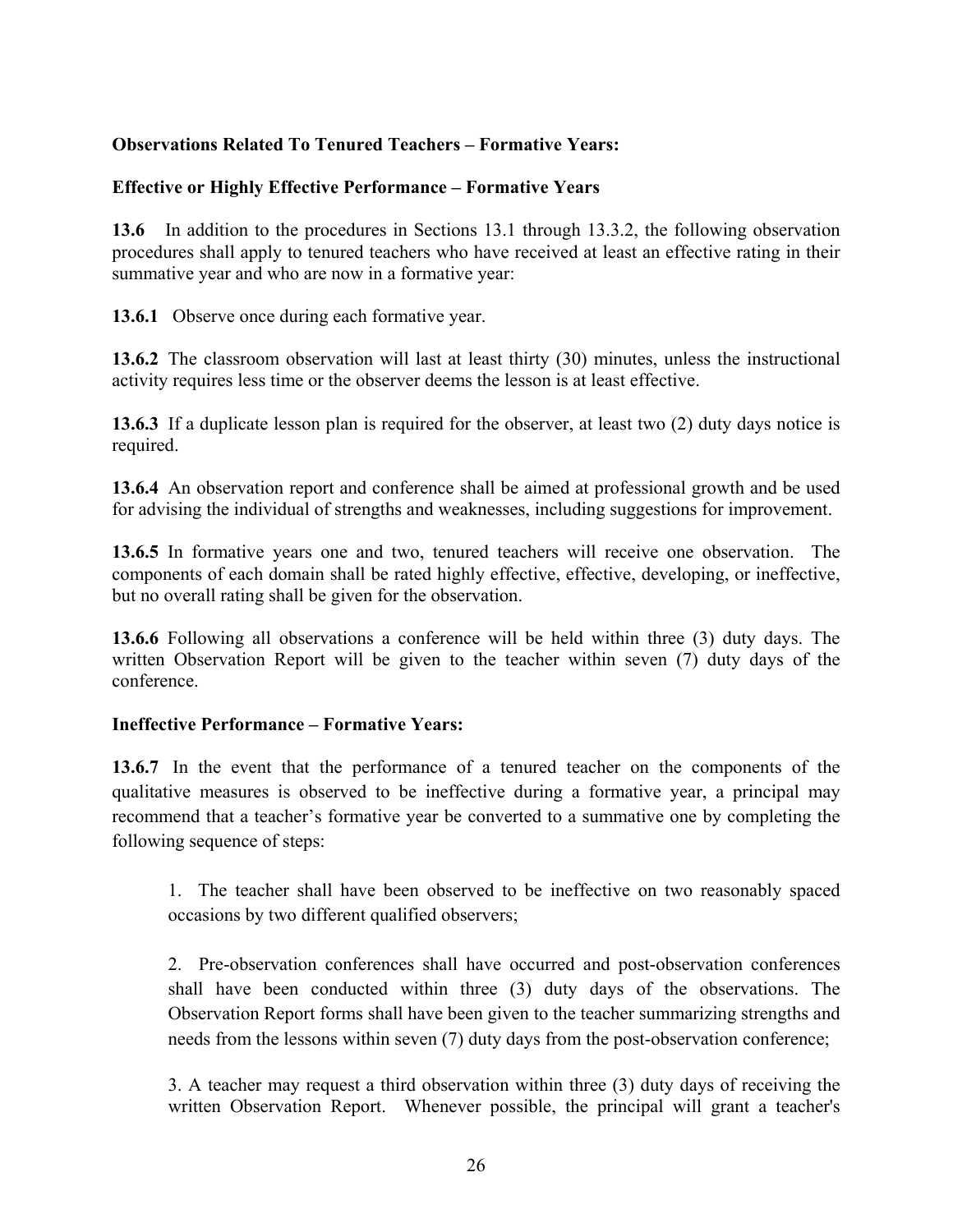request and shall include BCPS qualified observer personnel with qualifications or experience unique to the instructional or therapeutic situation being observed;

4. An Individualized Teacher Assistance Plan, mutually developed by the teacher and members of the appraisal team, must be implemented after the preceding steps have been completed;

5. After the teacher has been given a reasonable period of time to implement suggestions, an additional observation, with an overall rating, will be conducted before the last day of the first semester;

6. If improvement is not demonstrated in areas identified in the individualized assistance plan, the Assistant Superintendent will submit a written request to the PAR Program Managers for a PAR CT Tenured Teacher Review no later than the first duty day of February;

7. During the second semester, the principal shall continue the observation /evaluation process providing written feedback on performance;

8. The CT will complete an announced observation and an unannounced observation no later than the last duty day in April;

9. The principal and CT will submit all relevant documentation to the teacher and PAR Panel;

10. The effected teacher will be given the opportunity to submit written documentation and/or appear before the PAR Panel;

 11. If the PAR Panel determines that the teacher's performance has been ineffective, it may recommend the teacher be rated ineffective for the current school year and the subsequent year become a summative year for the teacher.

#### **Evaluation for Tenured Teachers – Formative Years**

**13.7** Tenured teachers will receive only narrative feedback during the formative years (first and second year of the three year cycle) of the performance assessment system.

**13.7.1** During formative years, teachers retain their rating from their last summative year.

#### **Observations Related To Tenured Teachers – Summative Year:**

**13.8** The following observation procedures shall apply to tenured teachers in their summative year: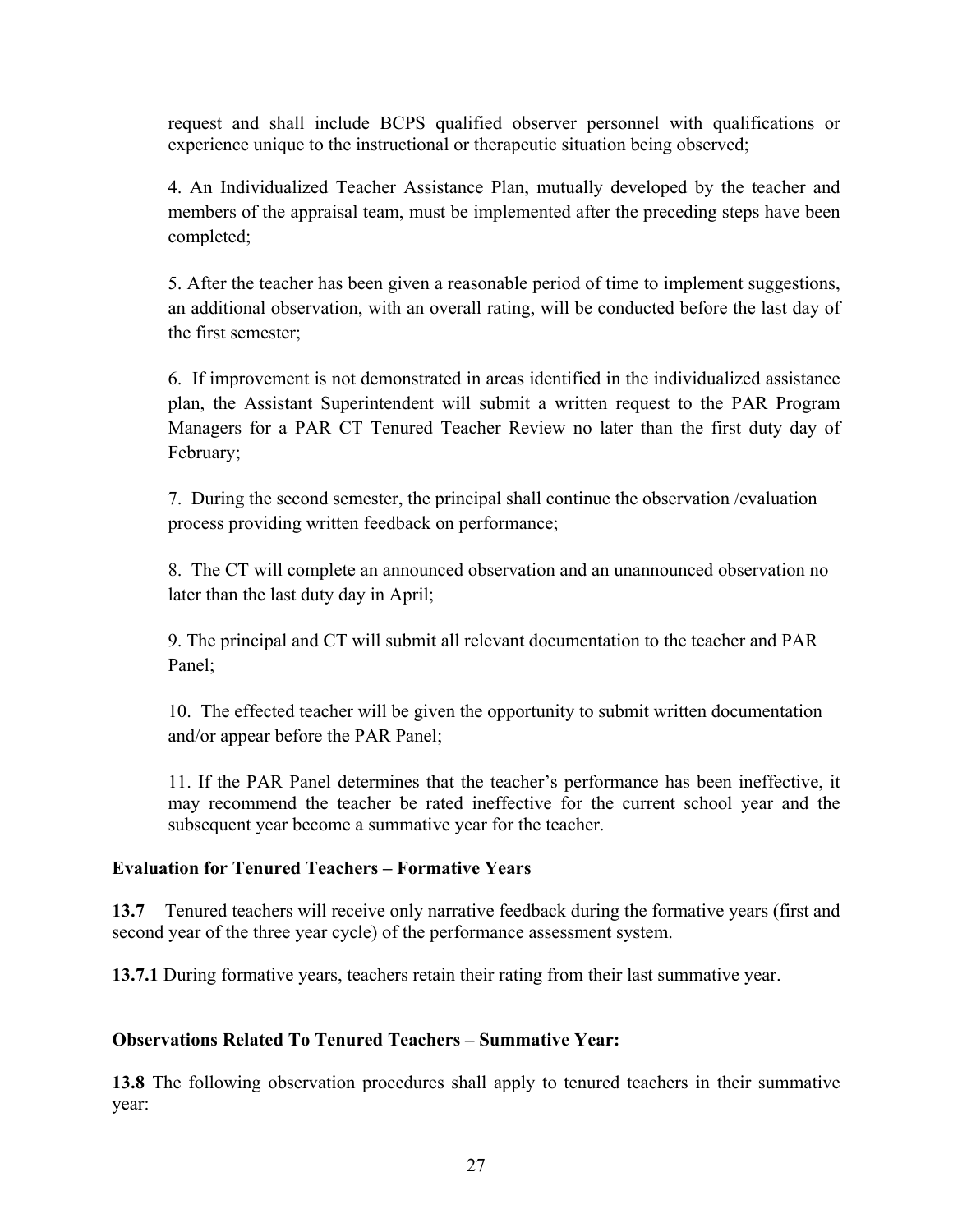**13.8.1** A teacher will be observed by two different qualified observers in the summative year, which include pre and post-observation conferences.

**13.8.2** Classroom observations will last at least thirty (30) minutes, unless the instructional activity requires less time or the observer deems the lesson is at least effective.

**13.8.3** If a duplicate lesson plan is required for the observers, at least two (2) duty days notice is required.

**13.8.4** Observation reports and conferences shall be aimed at professional growth and be used for advising the individual of strengths and weaknesses, including suggestions for improvement.

**13.8.5** Observations during a teacher's summative year shall be rated highly effective, effective, developing or ineffective.

**13.8.6** In the event that an observation has been rated less than effective, the teacher shall have the right to have another observation within a reasonably spaced period of time.

**13.8.7** If a teacher requests a third observation within seven (7) duty days after receiving written suggestions pertaining to a second observation, an evaluation form will not be completed until the third visit has been made. Whenever possible, the principal will grant a teacher's request that the third visit include BCPS personnel with qualifications or experience unique to the instructional or therapeutic situation being observed.

**13.8.8** Following all observations a conference will be held within three (3) duty days. The written Observation Report will be given to the teacher within seven (7) duty days of the conference.

#### **Evaluations Related to Tenured Teachers – Summative Year**

**13.9** The following evaluation procedures shall apply to tenured teachers in their summative year:

**13.9.1** Information, data and artifacts collected by the teacher throughout the three year performance assessment cycle will be utilized in determining the final rating in the summative year.

**13.9.2** All evaluations shall be based on the conclusions and assessments reached by two different qualified observers, as integrated and finalized by the principal.

**13.9.3** No teacher shall receive an ineffective rating without having received written suggestions for improvement in the areas of weakness and having been given both the opportunity and sufficient time to show improvement as indicated by the appraisal team.

**13.9.3.1** If an Individualized Teacher Assistance Plan is implemented, the countywide standardized form shall be used.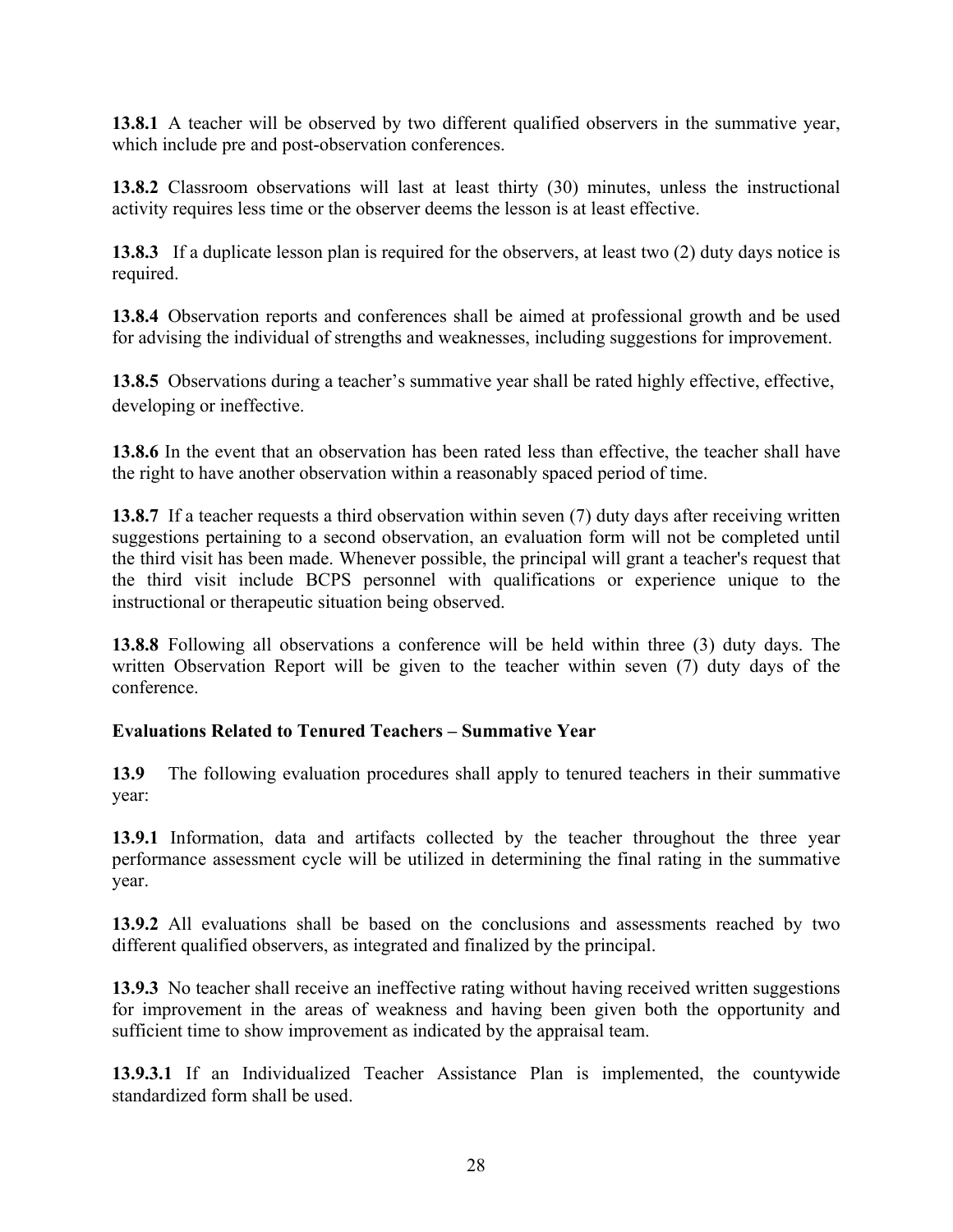**13.9.3.2** After the teacher has been given a reasonable period of time to implement suggestions, an additional observation must occur.

**13.9.3.3** If improvement is not demonstrated in areas identified in the Observation Reports or on the Individualized Teacher Assistance Plan, the Assistant Superintendent will submit a written request no later than the first duty day in February to the PAR Program Managers for a PAR CT Tenured Teacher Review.

**13.9.3.4** The CT will complete an announced and an unannounced observation no later than the last duty day in April.

**13.9.3.5** The principal and CT will submit all relevant documentation to the PAR Panel.

**13.9.3.6** The effected teacher will be given the opportunity to submit written documentation and/or appear before the PAR Panel.

**13.9.3.7** If the PAR Panel determines that the teacher's performance has been ineffective, it may recommend the teacher be rated ineffective for the current school year and the subsequent year become a summative year for the teacher.

**13.9.4** If an evaluation shows a teacher needing improvement (regardless of final evaluation rating), comments relating to the areas needing improvement shall be included on or with the evaluation form.

**13.9.5** Teachers shall be given a copy of the evaluation and have the opportunity to discuss it with the evaluator. The teacher has three (3) duty days to sign and return the document (employee signature does not indicate agreement with the contents). Teachers have the right to make written responses and have them included in personnel files.

**13.9.6** Whenever possible, an overall evaluation rating may not be lower than the previous rating unless the teacher has received advance warning of possible reduction and both the opportunity and sufficient time to show improvement as indicated by the appraisal team.

**13.9.7** Teachers shall be given the name and specific complaint of any person who complains about the teacher, within a reasonable period of time, if the complaint is to be given any consideration in the teacher's evaluation.

**13.9.8** No teacher shall receive a final rating of ineffective without having been observed on at least two (2) reasonably spaced occasions by more than one qualified observer.

**13.9.9** Evaluations shall be rated highly effective, effective, or ineffective.

**13.9.10** Final evaluations shall be completed and given to the teacher no later than four (4) duty days prior to the last duty day of the year.

**13.9.10.1** If a teacher is unable to complete the evaluation process in their summative year due to repeated and/or extended absences, the school year in which the teacher returns will become the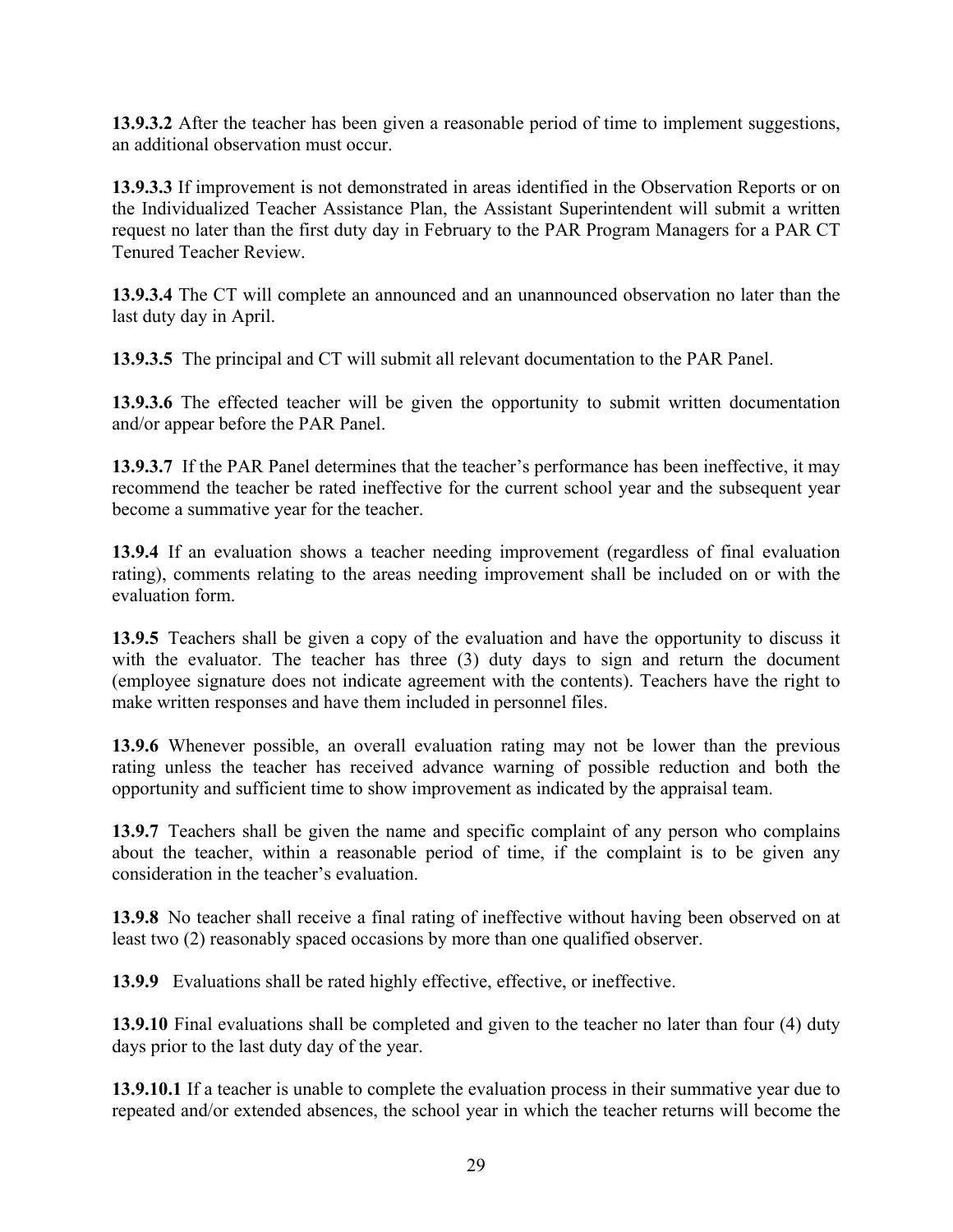teacher's summative year. Observations completed during the teacher's original summative year will be incorporated into the new summative year's evaluative process.

**13.9.11** Any adverse evaluation of a teacher's performance may be subject to the grievance procedures, but only on the grounds of arbitrariness, discrimination, or failure to follow procedure.

#### **Observation Alternatives – Summative Year:**

**13.10** Observation alternatives for effective teachers will be mutually determined by the teacher and the evaluator. The list below includes some of the possible observation alternatives.

- Mentoring of an inexperienced teacher or a colleague in need of assistance
- Peer coaching and collaboration
- Individual or cooperative academic project or research
- Sharing new practices with other teachers
- Staff development or workshop presentations
- Teaching demonstration lessons
- Conducting seminars for colleagues/parents
- Planning and implementing innovative programs
- Portfolio
- Participation in National Board Certification process
- Formal observations
- Other mutually agreed upon alternatives

**13.10.1** If an observation alternative is mutually agreed upon, the evaluation shall be based on two observations. One observation shall be of the teacher in their primary assignment with the second being the agreed upon alternative activity. The alternative activity must ensure planned interaction between the teacher and the appraisal team about the experience.

**13.10.2** In the summative year, a final rating of highly effective, effective, or ineffective will be used.

#### **Evaluation for Teachers with Unusual Assignments:**

**13.11** When teachers are involved in unusual assignments, the following shall apply to specific circumstances as indicated:

**13.11.1** In the event a teacher is assigned to more than one school, the home school principal will be responsible for preparing and submitting the evaluation form. All other principals can provide input to the home school principal prior to the completion of the form. The teacher's home school will be the school where the teacher works more than 50% of the time. In the event there is a 50--50 split, the home school principal will be the principal of the payroll school.

**13.11.2** When a teacher has a split assignment, either between schools or in two subject areas within a school, the observations should be coordinated by the home school principal so that they are reasonably spaced and not excessive.